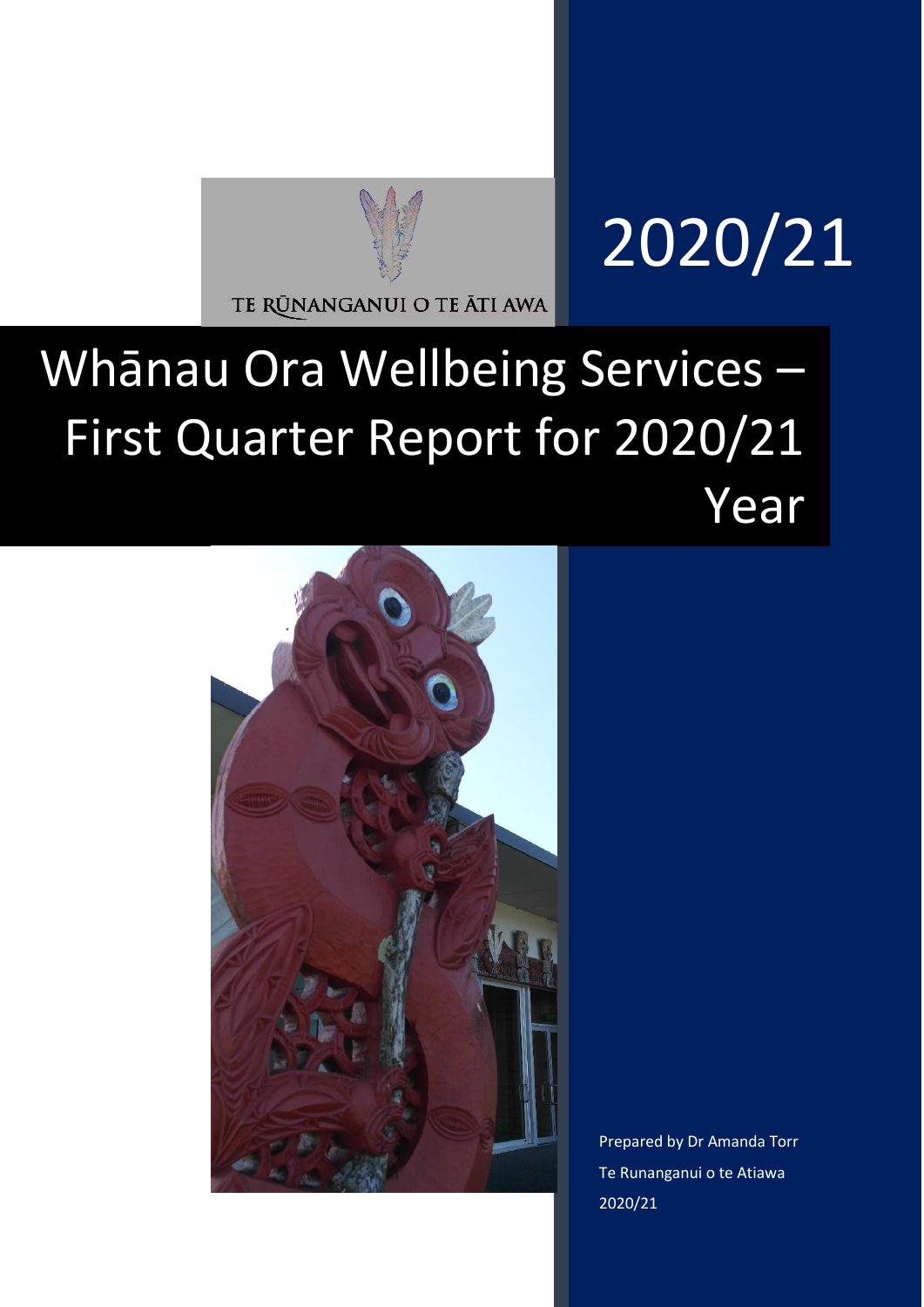## Table of Contents

|      | First Quarter Report to the HVDHB for the period 1 <sup>st</sup> July to 30 <sup>th</sup> September 20203 |  |
|------|-----------------------------------------------------------------------------------------------------------|--|
|      |                                                                                                           |  |
| 1.0  |                                                                                                           |  |
| 2.0  |                                                                                                           |  |
| 2.1  |                                                                                                           |  |
| 2.2  |                                                                                                           |  |
| 2.3  |                                                                                                           |  |
| 2.4  |                                                                                                           |  |
| 3.0  |                                                                                                           |  |
| 3.1  |                                                                                                           |  |
| 3.2  |                                                                                                           |  |
| 3.3. |                                                                                                           |  |
| 3.4  |                                                                                                           |  |
| 4.0  | Summary of Q1 2020/21 achievements in integrated service provision 7                                      |  |
| 5.0  |                                                                                                           |  |
| 5.1  |                                                                                                           |  |
| 5.2  |                                                                                                           |  |
| 5.3  |                                                                                                           |  |
| 5.4  |                                                                                                           |  |
| 5.8  |                                                                                                           |  |
| 5.9  |                                                                                                           |  |
| 6.0  |                                                                                                           |  |
|      |                                                                                                           |  |
|      |                                                                                                           |  |
|      |                                                                                                           |  |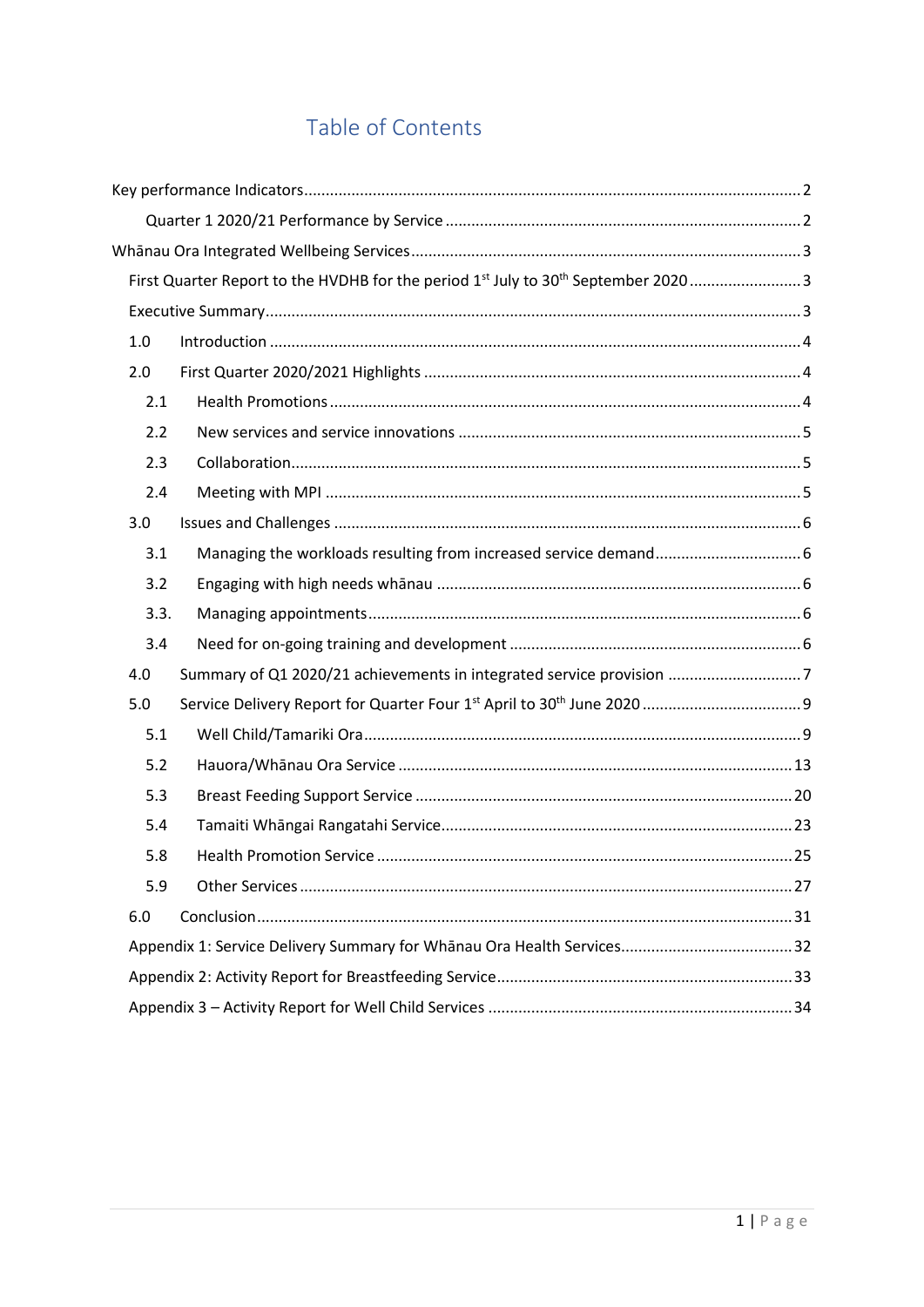## <span id="page-2-0"></span>Key performance Indicators

<span id="page-2-1"></span>Quarter 1 2020/21 Performance by Service *Health*



**CERTIFICATE** 

 $\sum$ 

| Whānau Ora health - Marae |                                   |  |  |  |  |
|---------------------------|-----------------------------------|--|--|--|--|
| new enrolments            |                                   |  |  |  |  |
| <b>Target</b>             | 50                                |  |  |  |  |
| Actual                    | 48                                |  |  |  |  |
|                           | Whānau Ora Health Rūnanga         |  |  |  |  |
| new enrolments            |                                   |  |  |  |  |
| Target                    | 6                                 |  |  |  |  |
| Actual                    | 15                                |  |  |  |  |
|                           | <b>Breast Feeding Service new</b> |  |  |  |  |
| enrolments                |                                   |  |  |  |  |
| Target                    | 30                                |  |  |  |  |
| Actual                    | 42                                |  |  |  |  |
| Tamariki Ora new          |                                   |  |  |  |  |
| enrolments                |                                   |  |  |  |  |
| Target                    | 75                                |  |  |  |  |
| Actual                    | 122                               |  |  |  |  |
|                           | Safe sleep (wahakura/pepi         |  |  |  |  |
| pods)                     |                                   |  |  |  |  |
| Target                    | 5                                 |  |  |  |  |
| Actual                    | 10                                |  |  |  |  |
|                           |                                   |  |  |  |  |
| <b>Iwi Panel</b>          |                                   |  |  |  |  |
| <b>Enrolments</b>         |                                   |  |  |  |  |
| Target                    | 100                               |  |  |  |  |
|                           | 110                               |  |  |  |  |



**Rapu Mahi Enrolments** Target 8 Actual 6



**Whānau Ora clients (TPK funded)** Target 18 Actual 36

Target 959 hours Actual 959 hours

**Radio Te Reo content 9 hours/day**





**He Tangata Licenses** Target 10 Actual 85



**Whānau Direct funding**

| Target | \$10K        |
|--------|--------------|
| Actual | <b>\$37K</b> |

#### *Media Satisfaction*

| <b>Satisfaction across services</b> |     |  |  |
|-------------------------------------|-----|--|--|
| Target                              | 95% |  |  |
| Actual                              | 99% |  |  |





**Tamaiti Whāngai Rangatahi new enrolments** Target 10 Actual 30

**Wahine Ora (Cervical Screening)**

| Target | 88  |
|--------|-----|
| Actual | 115 |

**Health Promotions**

**Tamariki Ora RVUs**

| Target | 875   |
|--------|-------|
| Actual | 1,164 |

*Social services*



Actual 110

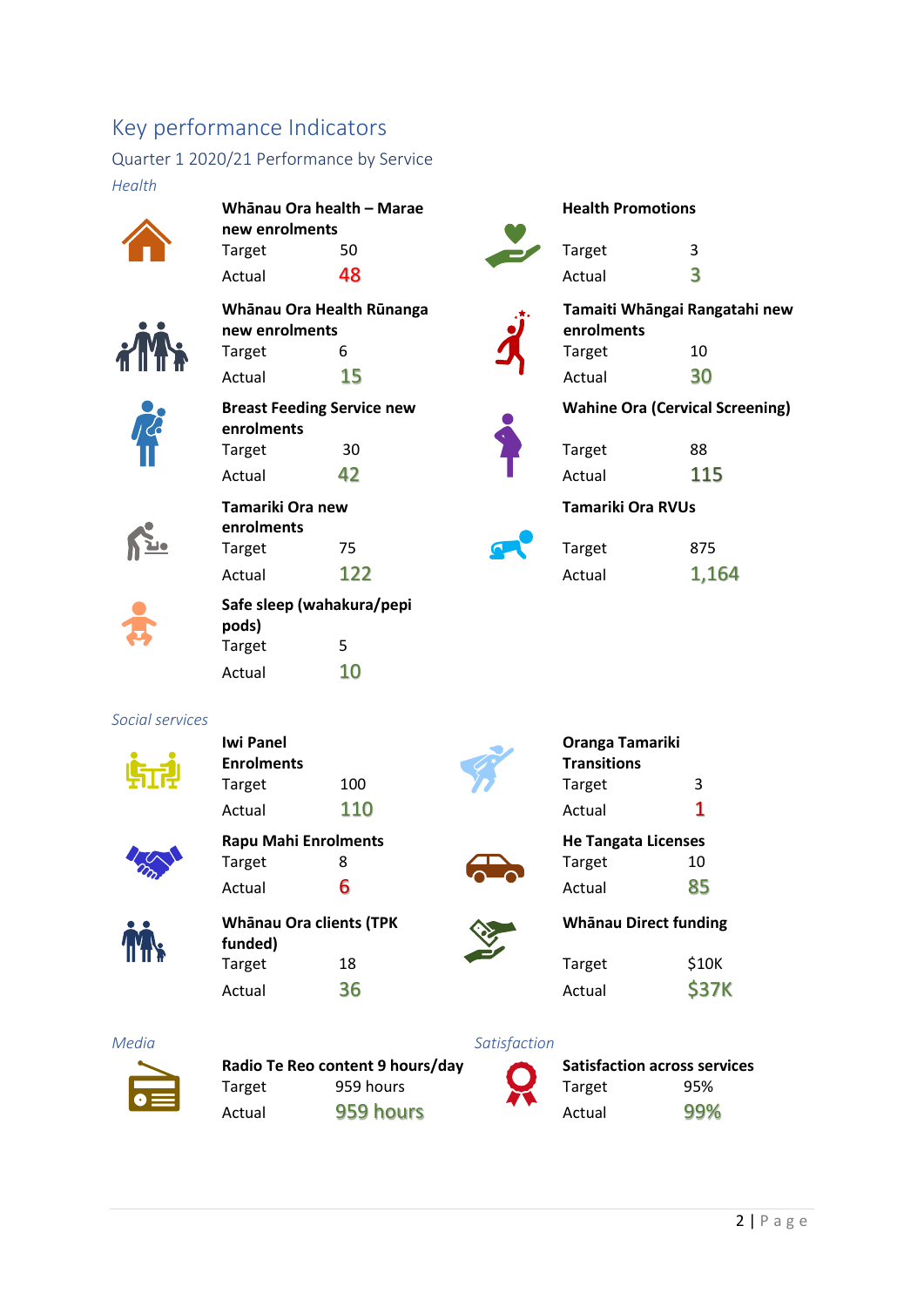## <span id="page-3-1"></span><span id="page-3-0"></span>Whānau Ora Integrated Wellbeing Services First Quarter Report to the HVDHB for the period  $1<sup>st</sup>$  July to 30<sup>th</sup> September 2020

#### <span id="page-3-2"></span>Executive Summary

This report describes the delivery of integrated hauora/wellbeing/whānau ora services by Te Rūnanga and its network in the first quarter of the 2020/21 financial year.

The first quarter of the new financial year has seen Te Rūnanga working to deal with the back log of cases and needs created by the Covid-19 Pandemic. New staff have been appointed to the Tamariki Ora service and training has continued to assist staff develop their capability to respond to needs.

Te Rūnanga continues to develop its holistic whānau-centric approach to ensuring whānau wellbeing with the introduction of new services and innovations which will continue in this new financial year.

This quarter saw a return to Alert Level 2 and this impacted the delivery of services, particularly kaumatua services and group gatherings. In addition to this, the challenges associated with working with high needs whānau continue. To assist Te Rūnanga to the increased complexity of needs we encounter we have continued to develop collaborative relationships, particularly with Kahungunu Whānau Services and Ngāti Toa Rangatira. The Whānau Ora Collective continues to meet regularly and to share information and support.

Further highlights for this quarter have included health and wellbeing promotions including Kaumatua Under the Stars Dine and Dance, Smear Your Mea (Cervical Screening) campaign held in August and Blue September Prostate Awareness evening held in September.

New Contracts have been signed with the Marae in the delivery network and Te Rūnanga looks forward to working to expand the delivery network over this new financial year.



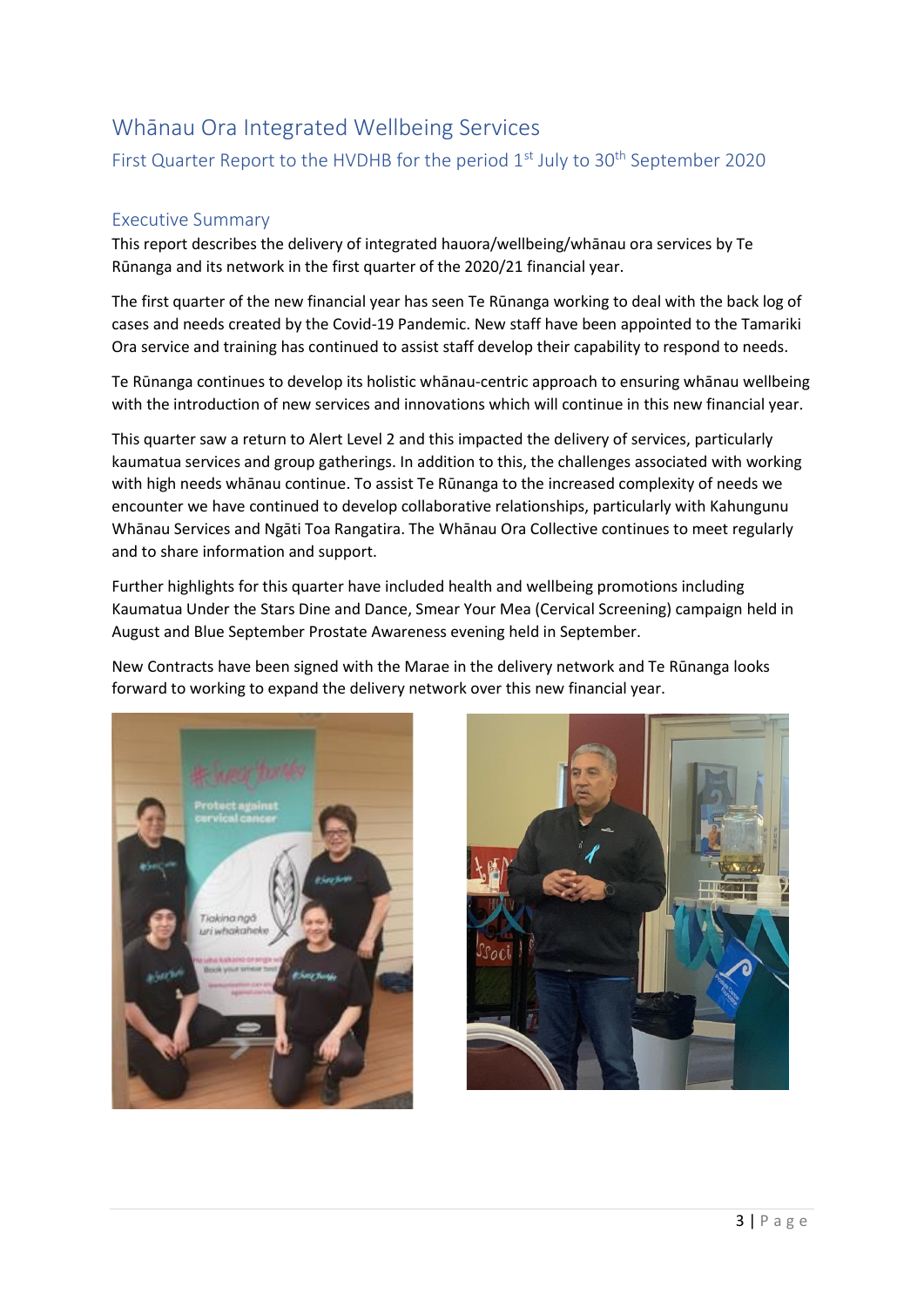#### <span id="page-4-0"></span>1.0 Introduction

This report outlines the progress made by Te Rūnanga in delivering its integrated wellbeing services for the period 1<sup>st</sup> July to 30<sup>th</sup> September 2020, the first quarter of the 2020/21 financial year.

It covers services contracted by Hutt Valley DHB (Health Promotion, Screening, Breastfeeding Support, Safe Sleep, Whānau Ora, Tamaiti Whāngai), Ministry of Health (Tamariki Ora), TPK (Whānau Ora Whānau Direct), MSD (Rapu Mahi, Drivers Licences) and NZ Police (Iwi Panel).

#### <span id="page-4-1"></span>2.0 First Quarter 2020/2021 Highlights

#### <span id="page-4-2"></span>2.1 Health Promotions

#### *Rheumatic Fever*

Following the Covid-19 lock down it was noted that there had been an increase in tamariki presenting with symptoms of rheumatic fever. Te Rūnanga partnered with the HVDHB to relaunch its radio awareness campaign to bring this to the attention of whānau.

#### *Cervical Screening – Smear Your Mea*

This quarter there has been a push to catch up on overdue cervical screening. Three screening clinics have been held in the community and the Smear Your Mea campaign was held in August. This culminated in a day which combined wahine pampering – facials and pedicures – with screening. Twenty-five wahine attended this day with 24 being screened.

#### *Blue September*

Blue September promotes awareness of prostate cancer and the need for testing. Te Rūnanga held

an awareness evening in late September that was attended by 28 people – the majority being male. An evaluation of this event was held which showed that participants increased their understanding of prostate cancer as a result of attending this event and the majority committed to making changes in their life. It was pleasing to see that 22% of those that attended planned to get screened within the next three months.



#### *Kaumatua Under the Stars Dine and Dance*

On the 2<sup>nd</sup> July, Te Rūnanga held a Kaumatua Dine and Dance supporting kaumatua to reconnect and to engage with the community. This was a great event that recognised that many whānau had found the Covid-19 rahui stressful.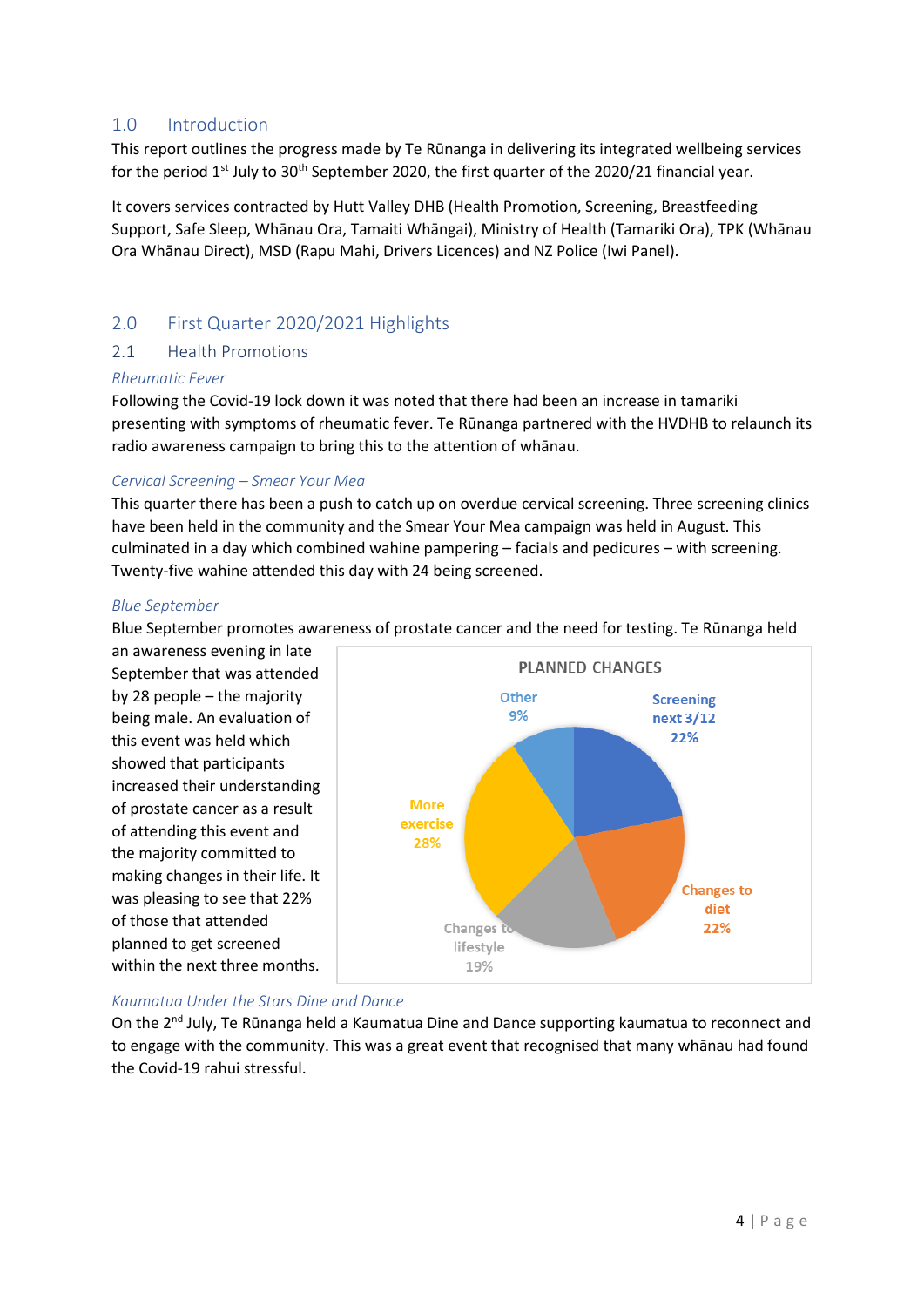#### <span id="page-5-0"></span>2.2 New services and service innovations

#### *Te Rā o Raukura 2021*

With Covid-19 and the risk of further community transmission, Te Rūnanga has made the decision to hold the 2021 event as a virtual one. Te Rā will become an -online event delivered over a week. How the health/wellbeing components will be integrated into this are still being worked through.

#### *Housing*

Te Rūnanga has entered into a partnership with Hutt City Council, Urban Plus and Kahungunu Whānau Services to build social and emergency housing in the Hutt. This is an exciting development for Te Rūnanga as being able to support whānau into healthy homes is an important part of the wellbeing strategy.

#### *Education*

Planning to introduce a Tamaiti Whāngai Pathways to Employment and Education (Pae Aronui) programme in October are well underway. This programme will support rangatahi at risk of becoming beneficiaries find pathways into education/training and/or employment.

#### *Careers evening*

Te Rūnanga held a Careers evening in August promoting education opportunities in sciences and engineering. This event was run in partnership with Callaghan Innovation and was well attended. Te Rūnanga plans to hold a further 2 events in November, one focussed on careers in health and social care and one targeting business and ICT.

#### *Rongoa and Mirimiri*

Orongomai Marae have introduced Rongoa/Mirimiri clinics to the services they offer collaborating with Ora Tika for this.

#### <span id="page-5-1"></span>2.3 Collaboration

#### *Hui with Ngāti Toa Rangatira*

Over this quarter, the relationship between Te Āti Awa and Ngāti Toa Rangatira has continued to develop. Meetings between the leadership are held fortnightly with collaborative projects based in health, education, and radio progressing.

In August, a hui was held between the staff of Te Āti Awa and Ngāti Toa Rangatira to look at how the two organisations could work together to deliver services. This hui provided an opportunity to share their kaupapa and service integration models. A further hui is planned for October.

#### *Hui with Kahungunu Whānau Services*

In September, a hui was held between staff of Te Rūnanga and Kahungunu Whānau Services (KWS), aimed at developing an understanding of the services offered by each organisation and how they can work together to support whānau. KWS continue to be an important partner in seeking housing solutions for those whānau needing emergency and longer-term housing.

#### <span id="page-5-2"></span>2.4 Meeting with MPI

In August, the Ministry of Primary Industries met with Te Rūnanga staff to get feedback on the distribution of pork products during Covid-19 rahui. This was a great opportunity for staff to share their stories of the impact the pork had on the lives and circumstances of whānau.

#### 2.5 Staff Achievements

In this quarter one of Te Rūnanga kaimahi has completed her Bachelor of Applied Management. Three other kaimahi are nearing completion of their Diploma in Whānau Ora.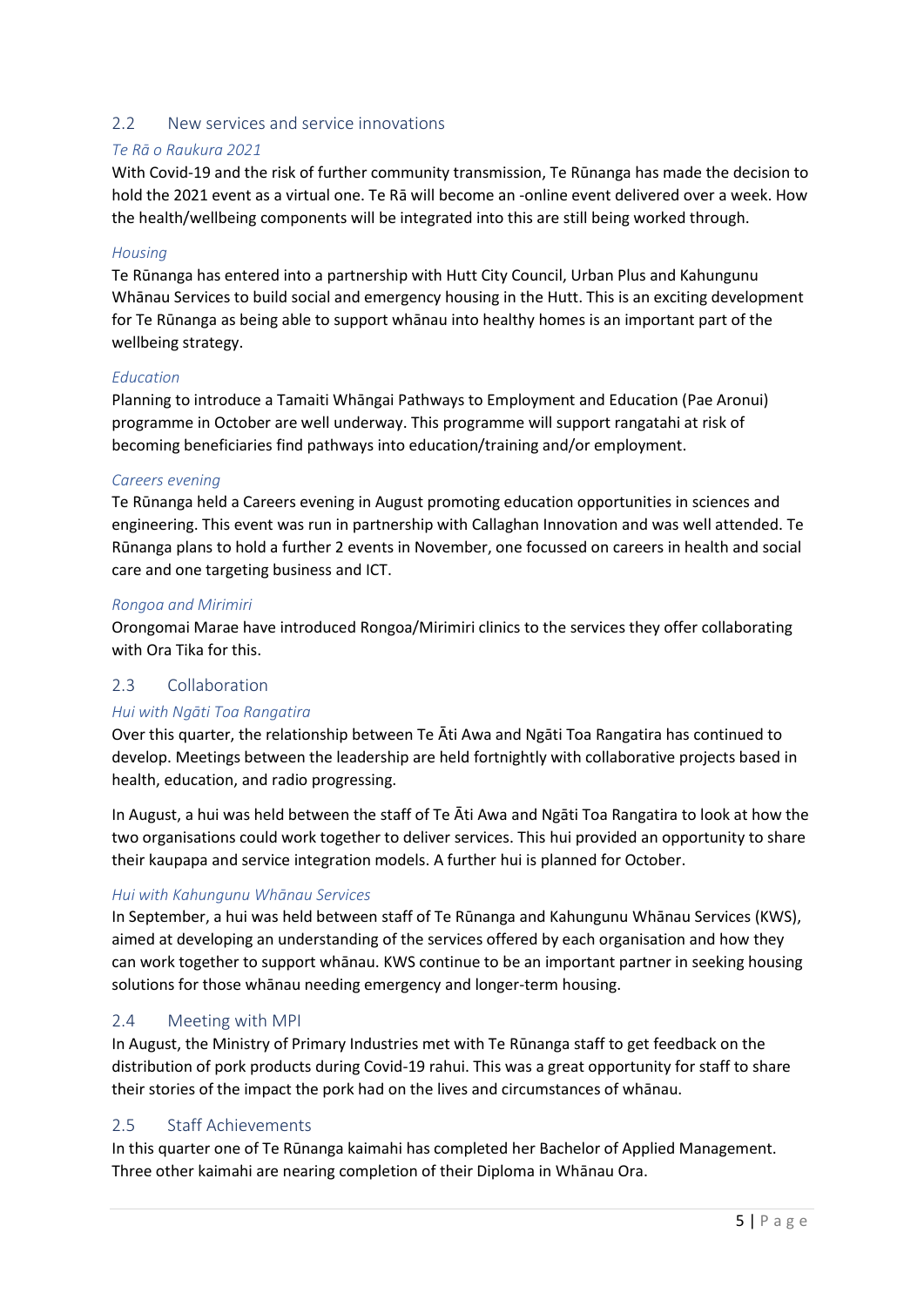#### <span id="page-6-0"></span>3.0 Issues and Challenges

#### <span id="page-6-1"></span>3.1 On-going impacts of Covid-19

The changes to service delivery that needed to be made as a result of the different Alert Levels associated with Covid-19 has led to a back log in clients to be seen as well as changes to the services delivered.

Our Kaumatua are doing it tough going back to Alert Level 2. Many Kaumatua have lost their partners, live home alone, have no whānau support and/or no waka, are unable to drive and have no driver license. This has seen whānau present with a range of health concerns including increased stressed, grief for loss, relationship problems, limited mobility, limited access to services, financial hardship and limited contact with whānau creating loneliness.

Kaiarahi continue to encourage and assist Kaumatua to talk to their whānau about end-of-life terms and conditions and the importance of whānau support. Orongomai Marae staff have seen some Kaumatua travel to Wainui on Mondays and Wednesdays to the Kaumatua Roopu run by Kokiri, who have the space to follow the Covid-19 policy guidelines. We are mindful of the risk to our Kaumatua when driving out of the area is concerning to us. Often our kaumatua are unable to attend or make a presence at events due to a lack of transport.

#### 3.2 Managing the workloads resulting from increased service demand

Many of the services offered by the networked providers in Te Awa Kairangi/Wainuiomata areas have seen an increase in demand for the services and this is putting a load on staff. In some service, for example, Tamariki Ora, caps on the numbers enrolling may need to be made.

#### <span id="page-6-2"></span>3.2 Engaging with high needs whānau

Many of the whānau supported by Te Rūnanga and its partners have high and complex needs which require long-term engagement and support. This is seen in the data on average length of stay with the services.

The complexity of issues and needs whānau present with requires a multi-disciplinary approach and care in referring whānau to other agencies. Our whānau often have low trust with non-iwi-based services and fear of Oranga Tamariki involvement can make it difficult to build the trust needed to address the issues seen. The case studies presented in this report show some of the complexities staff deal with on a day-to-day basis.

#### <span id="page-6-3"></span>3.3. Managing appointments

Over this quarter we have continues to be challenged by whānau who do not attend scheduled appointments, cancel their appointments or are "no shows". This creates considerable administrative work for kaimahi as the seek to contact whānau and reschedule appointments. This was exacerbated this quarter by the second period at Covid Alert levels 2.5/2 and the school holidays.

#### <span id="page-6-4"></span>3.4 Need for on-going training and development

There is an on-going need to support the training and development of staff as practice models develop and services expand. This creates exciting opportunities for kaimahi, and it is planned to develop a three-year organisational development plan covering Te Rūnanga and the Marae partners we work with in the coming quarter.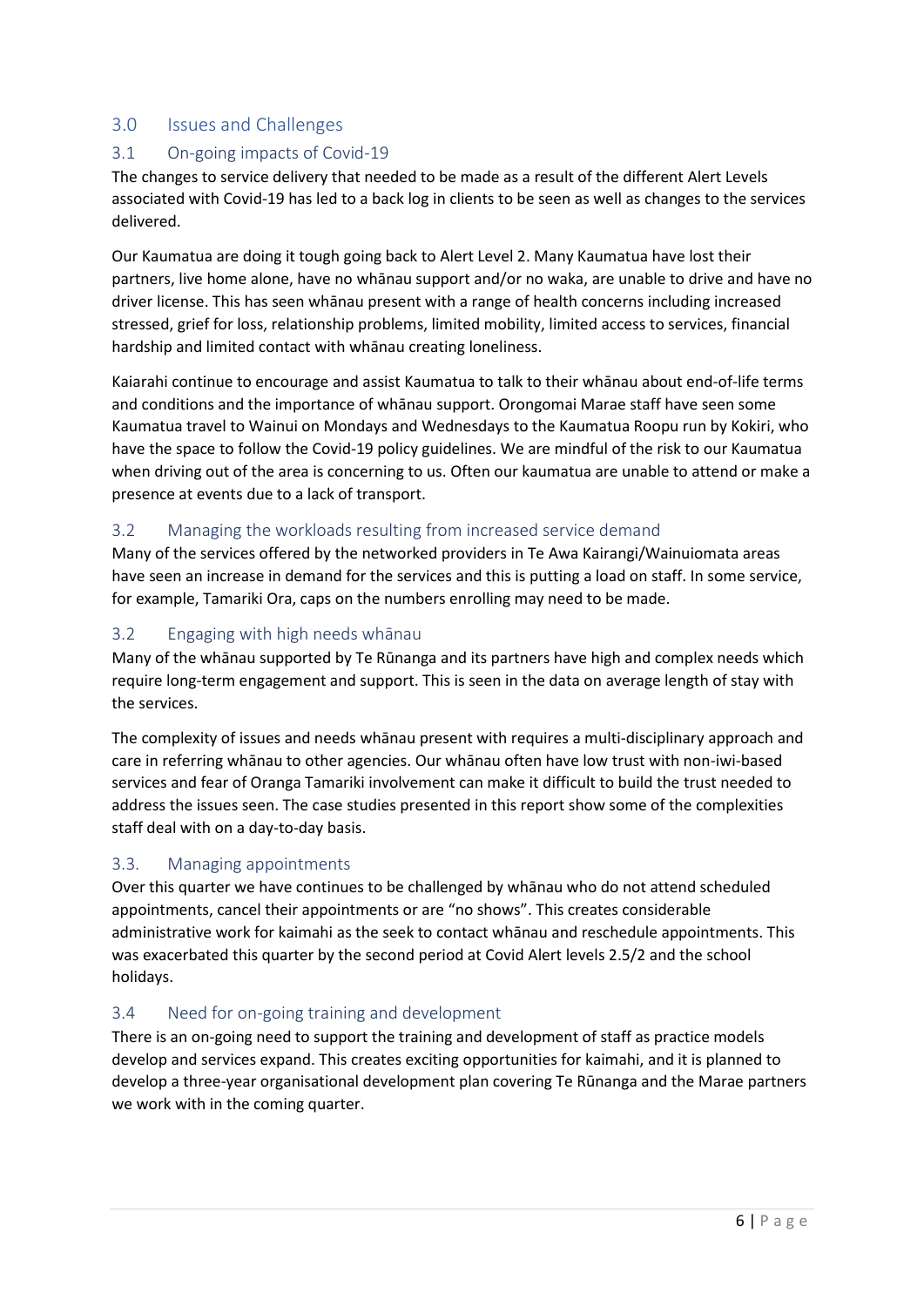#### <span id="page-7-0"></span>4.0 Summary of Q1 2020/21 achievements in integrated service provision

Across all Rūnanga wellbeing services supporting whānau in this quarter – reported through Ara Whanui (including Tamariki Ora, Breastfeeding service, Health Promotion, Tamaiti Whāngai, Iwi

Panel and Rapu Mahi $1$ ) – there have been 460 new enrolments into the services with 284 discharges giving a final total of whānau supported this quarter of 2,968.

Activity continues to be high reflecting the work required to contact, build relationships, and support our

| Year         | <b>Month</b> | <b>Total</b> | %      |
|--------------|--------------|--------------|--------|
| 2020         | Jun          | 48           | 0.8%   |
|              | Jul          | 1877         | 31.7%  |
|              | Aug          | 2148         | 36.3%  |
|              | Sep          | 1852         | 31.3%  |
| <b>Total</b> |              | 5925         | 100.0% |

whānau. This quarter we have recorded 5,925 activities which compares positively with the quarterly average recorded in the last year of 5,602.

This increase in activity reflects both the increased enrolments into the services and also the work done to catch up on activities that were deferred during the Covid-19 rahui.



<sup>1</sup> Excludes Whānau Ora (TPK funded) services recorded in Whānau Tahi database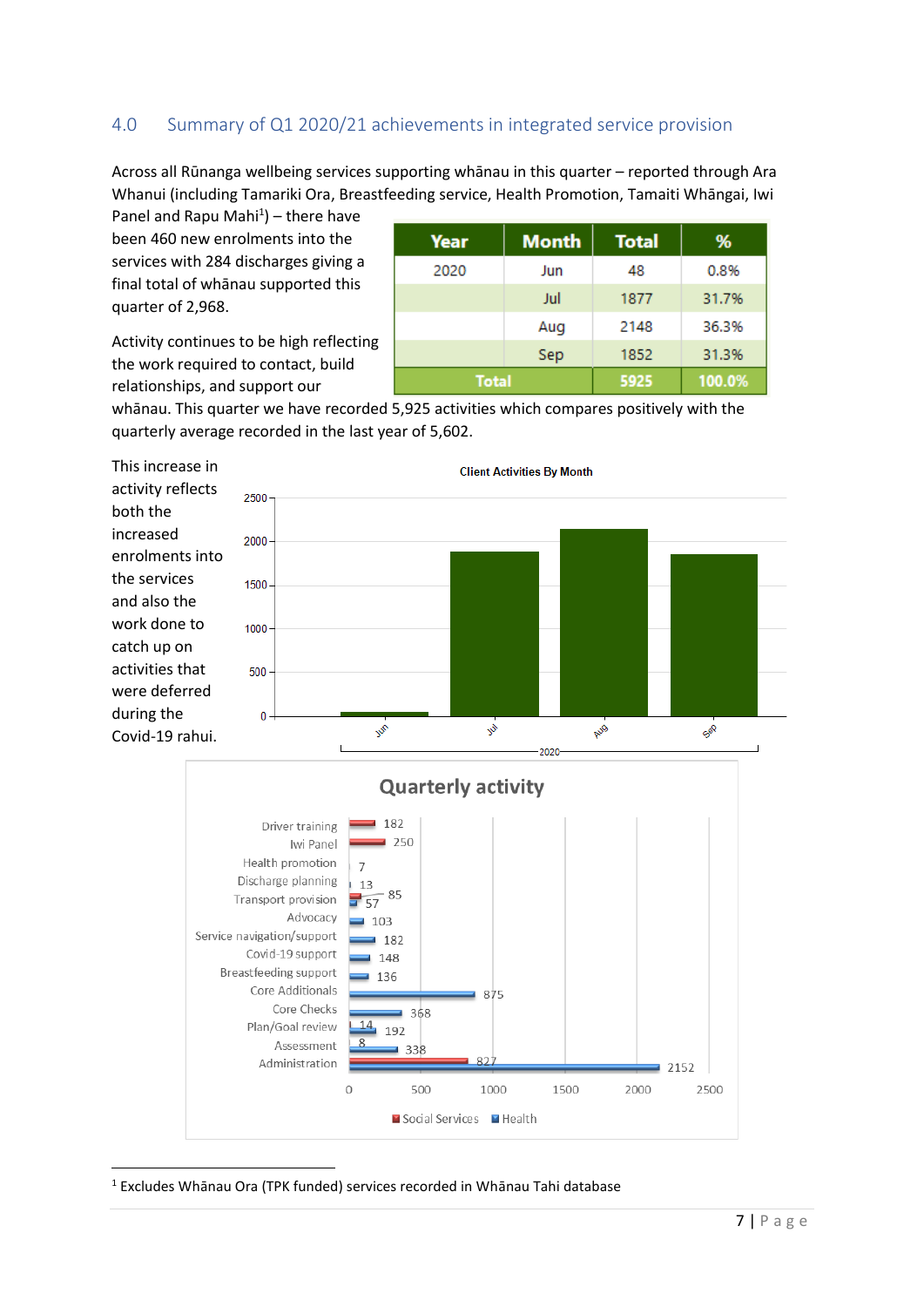There have been 466 enrolled into the services this quarter with the majority of these enrolled in the Tamariki Ora service.



Analysis of the client base served by Te Rūnanga shows that the percentage who are Māori remains constant at approximately 77% and the split between male and female accessing the range of services available remains constant (55% female to 44% male).



Average Length Of Stay (ALOS)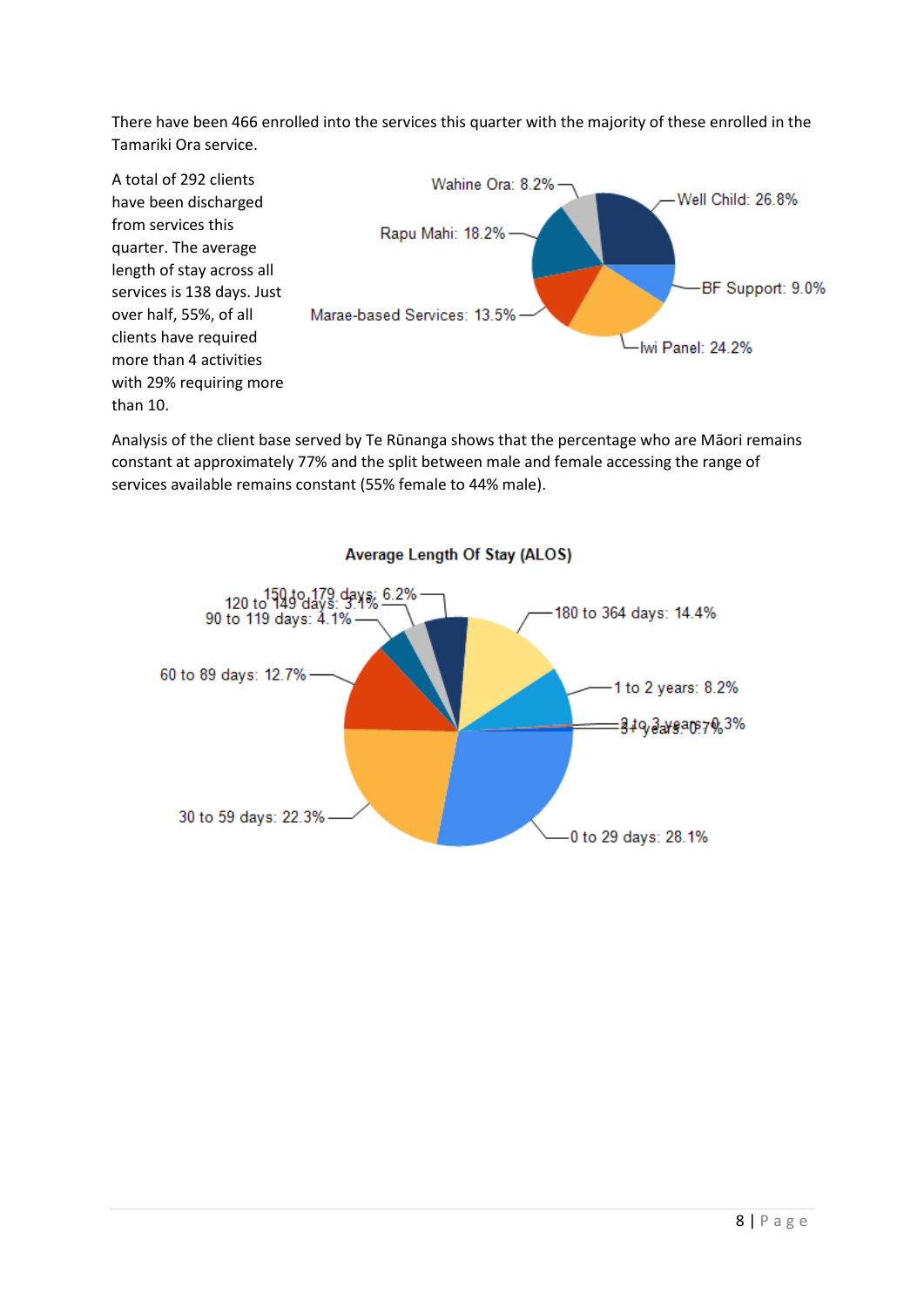#### <span id="page-9-0"></span>5.0 Service Delivery Report for Quarter Four 1<sup>st</sup> April to 30<sup>th</sup> June 2020

#### <span id="page-9-1"></span>5.1 Well Child/Tamariki Ora

#### *5.1.1 Overview*

Delivery of Tamariki Ora/Well Child services continued to track ahead of target with 122 new enrolments and a total of 1,157 enrolments in the service at the end of Q1. There have been 2,995 client engagements recorded for the quarter which shows a significant 12% increase in activity on the quarterly average of 2,680 recorded for the last year.



The increase in client contacts seen this quarter reflects the addition of a new nurse and the work undertaken to catch up on core checks missed over the Covid-19 rahui.

#### *5.1.2 Staffing*

A new nurse, Peta Vinnicombe has joined the team. Peta is a registered nurse and has enrolled to complete her post-graduate diploma next year. Peta fills the vacancy that has been in place since last year.

| Role         | <b>FTE</b> | <b>Staff Name</b>    | <b>Qualifications</b>                                                                | Training/                                                                                                                                   | <b>Comment</b>                                                                         |
|--------------|------------|----------------------|--------------------------------------------------------------------------------------|---------------------------------------------------------------------------------------------------------------------------------------------|----------------------------------------------------------------------------------------|
|              |            |                      |                                                                                      | development                                                                                                                                 |                                                                                        |
|              | 1.0        | Michelle<br>McGregor | <b>Registered Nurse</b><br>Well Child Nurse                                          | • Training in RBA<br>and narrative<br>reporting<br>• Ara Whanui<br>training<br>• Two staff attended<br>Tamariki Ora<br>Symposium by<br>Zoom | Continuing<br>professional<br>development<br>activities to<br>meet APC<br>requirements |
|              | 1.0        | Lil Tuhaka           | <b>Registered Nurse</b><br>Well Child Nurse                                          |                                                                                                                                             |                                                                                        |
| <b>Nurse</b> | 1.0        | Peta<br>Vinnicombe   | <b>Registered Nurse</b><br>Enrolled to do post<br>graduate Tamariki Ora<br>programme |                                                                                                                                             |                                                                                        |
| Doctor       | 0.5        | Larisa<br>Koning     | <b>FRNZCGP</b>                                                                       |                                                                                                                                             |                                                                                        |

#### *Kaiarahi*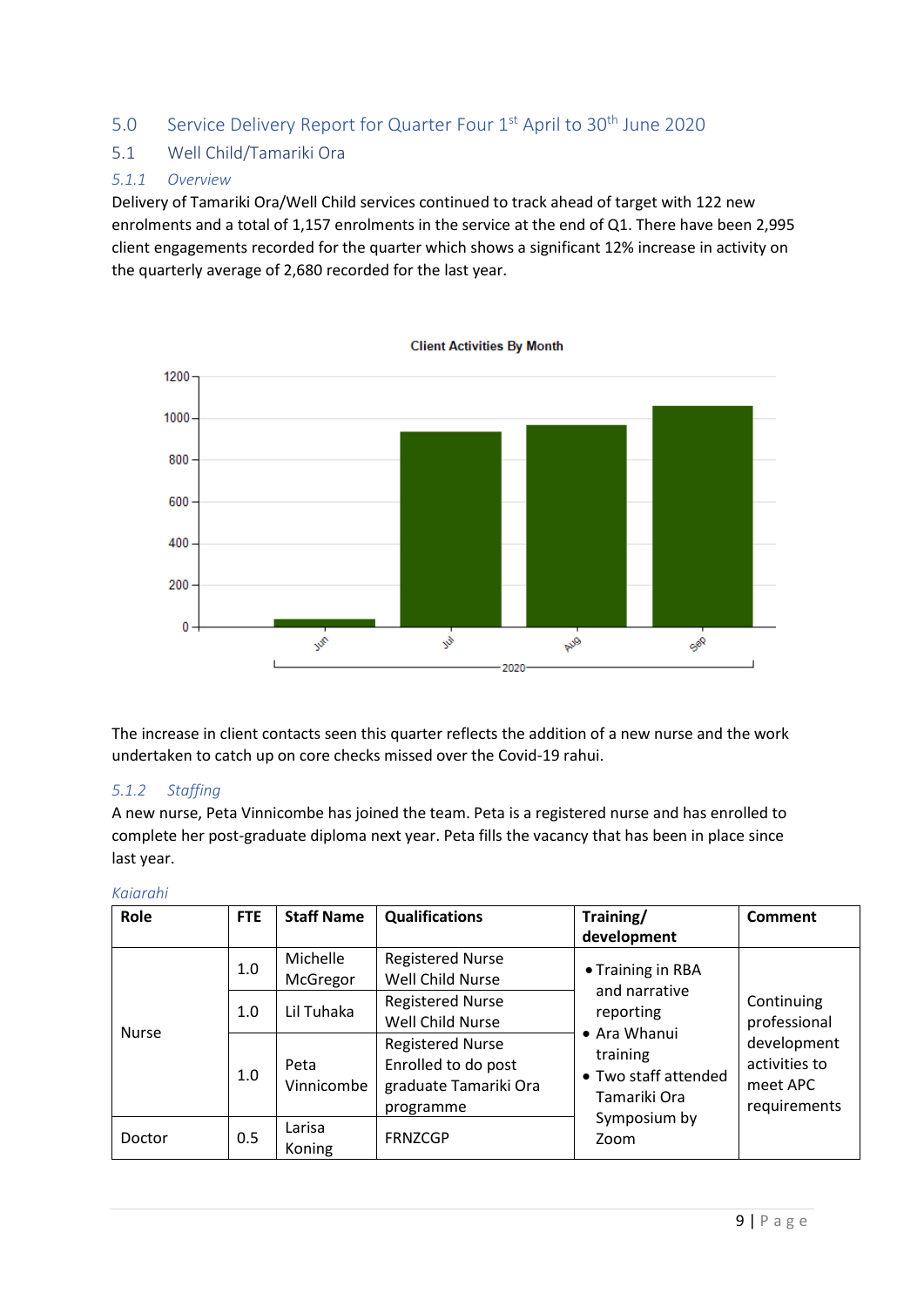| Role          | <b>FTE</b> | <b>Staff Name</b> | <b>Qualifications</b>      | Training/               | <b>Comment</b> |
|---------------|------------|-------------------|----------------------------|-------------------------|----------------|
|               |            |                   |                            | development             |                |
|               | 1.0        | Hine              | Qualified Kaiawhina        | • Training held for     |                |
|               |            | <b>Stevens</b>    |                            | staff Violence          | Matāuranga     |
| Kaiawhina     | 1.0        | Ngahuia           | Qualified Kaiawhina        | Intervention            | Māori          |
|               |            | Tuhaka            |                            | $\bullet$ Edwina        | Mentoring and  |
|               | 0.8        | <b>Beth</b>       |                            | representing TO         | peer support   |
|               |            | Moroney           | <b>Well Child Training</b> | team on Maternity       |                |
|               | 1.0        |                   |                            | Care and Child          | In cadetship   |
| Administrator |            | Edwina            | NZ Certificate in Business | <b>Wellbeing Multi-</b> | Mentoring and  |
|               |            | Taylor            | and Administration L3      | agency Group            | peer support   |
|               |            |                   |                            | (MCCW)                  |                |

Michelle McGregor has been appointed to the National Advisory Group for Tamariki Ora.

#### *5.1.3 Service delivery*

There have been 122 new pepi (babies) enrolled in this quarter with 80% coming from the the LMC service. At the same time, there have been 292 discharges this quarter, giving a final current enrolled population of 1,268. Of the population regisitered in the Tamariki Ora service, 73% are Māori and 3.7% are Pacific Islander.

During this quarter, the Tamariki Ora team recorded 2,995 engagements with clients equating to 1,165 RVUs. These engagements fell into the following categories:



Community clinics have recommenced with clinics being held at Orongomai, Koraunui, Wainuiomata, Waiwhetu and Te Kohanga Reo.

Sixty-five whānau were referred to external agencies for assistance in this quarter with 18 being referred for Whānau Direct finding, 13 to doctors/ specialist medical services/ paediatrician. This is up from the 25 referred last quarter.

Sixty-seven whānau had whānau plans prepared for them to assist them to meet identified needs compared to 63 last quarter.

In this quarter the recording of NHI numbers has improved with only 6 clients missing an NHI number.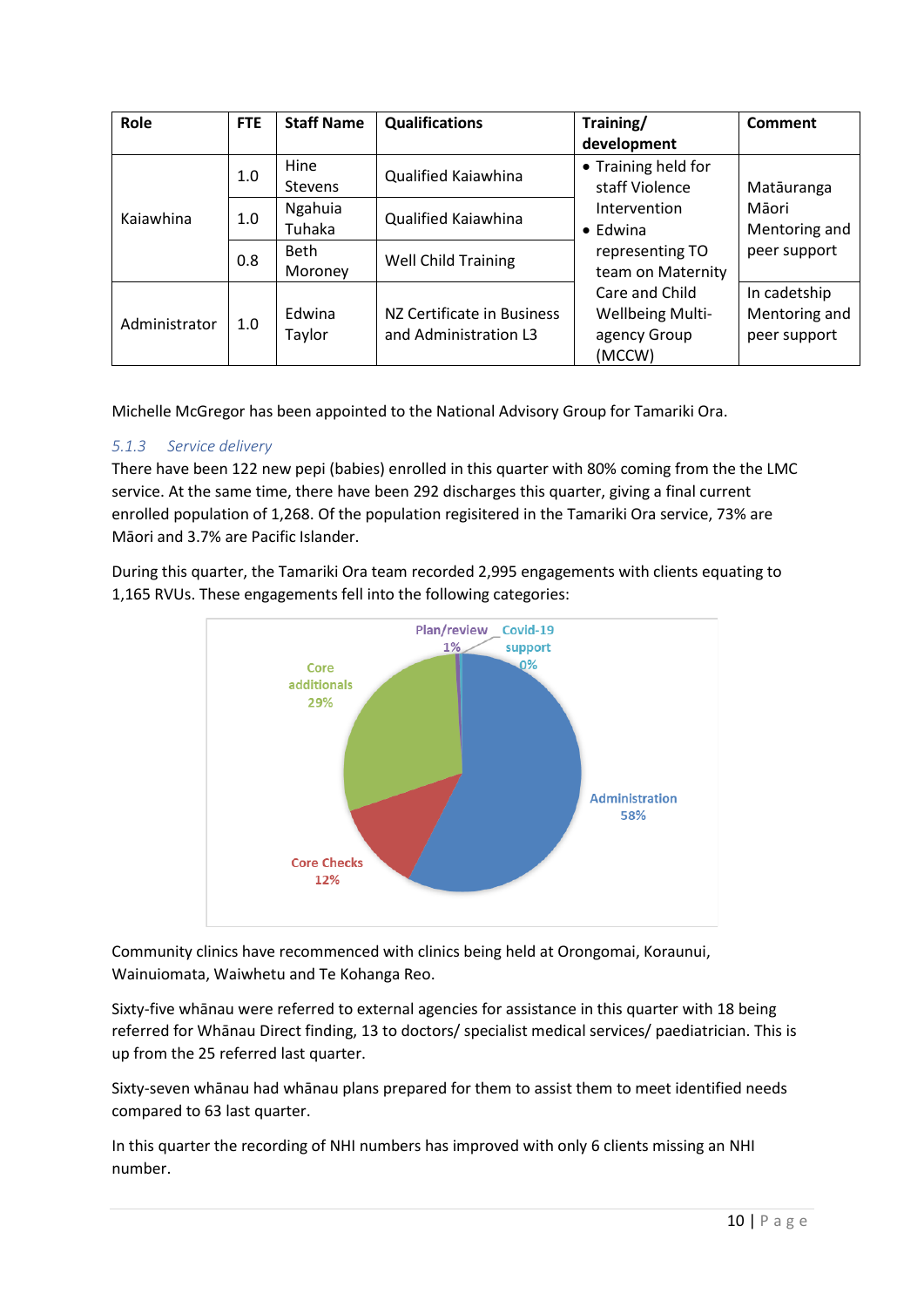There have been 50 referrals this quarter with the majority of these (36%) being to specialist services/paediatrician/ear services.



#### *5.1.4 Client satisfaction*

In this quarter there have been 5 Client satisfaction surveys completed with 80% of respondents rating the service as excellent or performing well.

#### *5.1.5 Challenges*

The major challenge encountered this quarter has been managing cancelations and "no shows" and having to follow up and re-schedule these. This is an on-going issue.

"Lost" whānau and those who do not communicate continue to consume a great deal of effort to contact and follow up. This has been compounded by not being able to do "cold call" home visits due to the protocols of COVID 19 Level 1. We are reliant on other communication tools including phone, text, email for appointments and to ask COVID 19 questions and in some cases can only a send letter to make contact to confirm appointments. This can be time consuming.

The number of new enrolments continues to create challenges as we seek to service them this the workforce we have. We are looking to appoint another nurse on a casual contract to assist ease workloads.

Whānau Direct funding has run out making it difficult to assist whānau in need.

#### *5.1.6 Case studies*

#### Case 1

A 6 months old baby was referred to the Tamariki Ora doctor by the TO Nurse as mum had a concern regarding the appearance of his eyes.

The doctor saw the baby the following day. She suspected a serious condition and discussed the case with a paediatrician, who recommended referring the baby to an ophthalmologist. The doctor contacted the Ophthalmology Registrar at CCDHB and an urgent appointment was given. The baby was seen by the specialist within 1 week and has had a follow-up appointment.

Mum was very happy with outcome.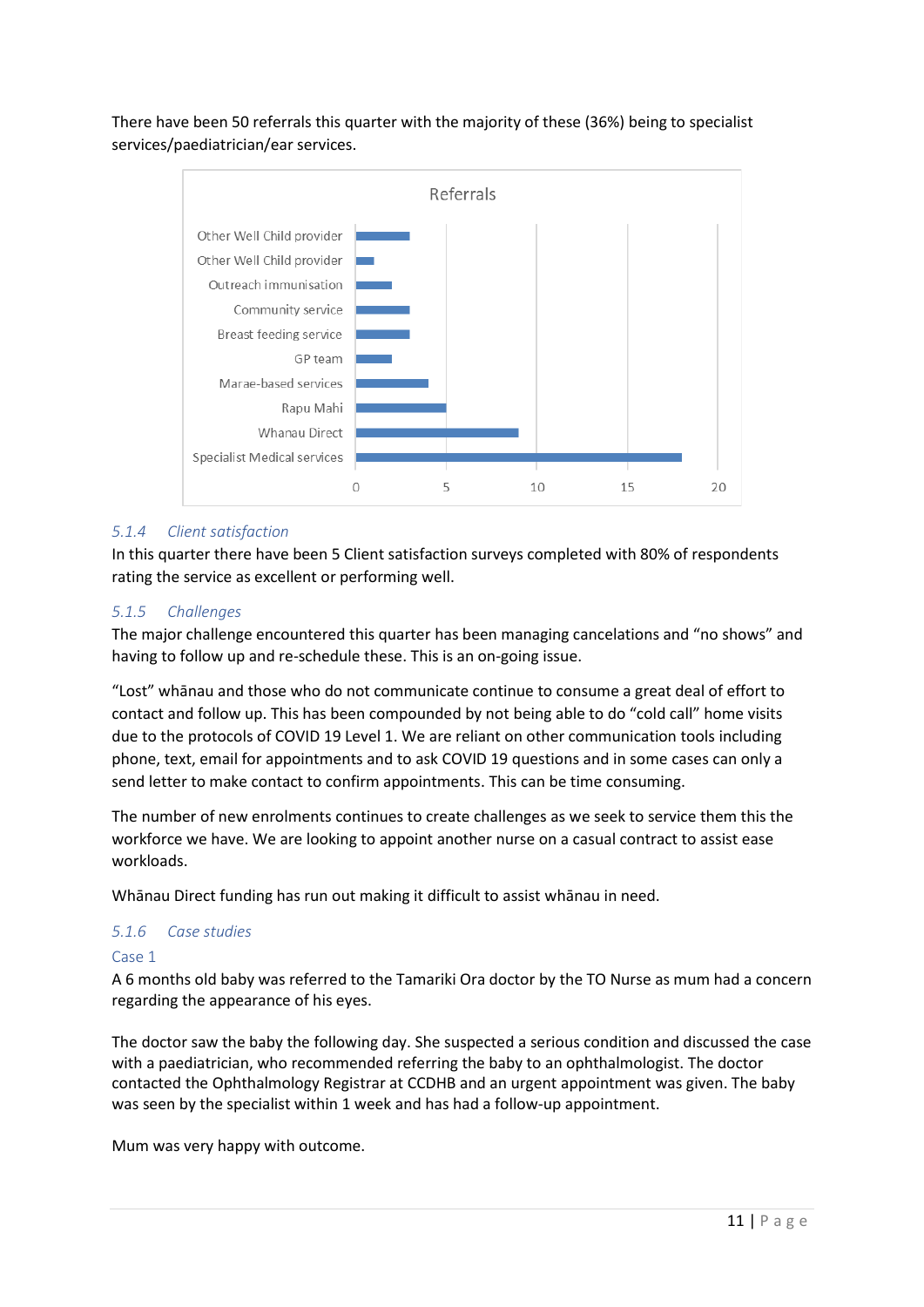#### Case 2

A 5-month-old baby boy (D) was referred to the Tamariki Ora doctor by a TO nurse as both mum and the nurse were concerned regarding the unusual appearance of the boy's penis. D was seen and examined. On examination he was diagnosed with a condition that required surgical intervention. He was referred to a paediatric surgeon in CCDHB.

#### Case 3

One of the Tamariki Ora Kaimahi has completed 5 whānau Ora Whānau Direct applications for whānau in need this quarter. One of these applications requested funding for eco-friendly bedding for a tamaiti who is very sensitive and allergic to dust mites, dust. This triggers her eczema and asthma.

Whānau needed assistance as that type of bedding is very expensive. This will help minimize trips to the GP.

#### Case 4

B is the second baby to be seen once lock down restrictions were lifted. At the time B was 8 weeks old and living in a cold sleep-out with his mum and dad. The sleep out is at the back of the maternal mothers house and with family dramas the maternal mother had given B's whānau two weeks to move out which happens to the day B's father is to have hip replacement surgery. The whānau had nowhere to go.

At this stage mum declined additional support from TO, even after she was advised we may be able to help. Two days later, 2/6/2020 mum texted the Kaiawhina stating they have exhausted their options and asking if we can help, as they were very desperate and on the verge of being homeless

The Kaiawhina referred B's whānau to the Kaiarahi in the Hauora team who identified that there were a lot of issues going on for this whānau in addition to the housing crisis. Concerns were also raised about mum's mental health.

The Kaiarahi, TO nurse and Kaiawhina worked together to come up with a plan. The whānau was referred to HNZ for emergency housing, however, this application was declined due to mum and dad having a savings account. On 5/8/2020 the Kaiarahi referred B's whānau to Kahungunu Whānau Services, where they got whānau into emergency housing two weeks later and are now supporting the whānau with counselling and mental health.

Throughout the referral process the TO Nurse and Kaiawhina were able to continue with Well Child assessments and additionals, were able to give B's whānau kai vouchers. Mum cried and was very thankful The Kaiawhina Ngahuia has a Whānau Direct application on standby for when B's whānau move in to stable accommodations, to assist with furniture and bedding etc.

This is an ongoing case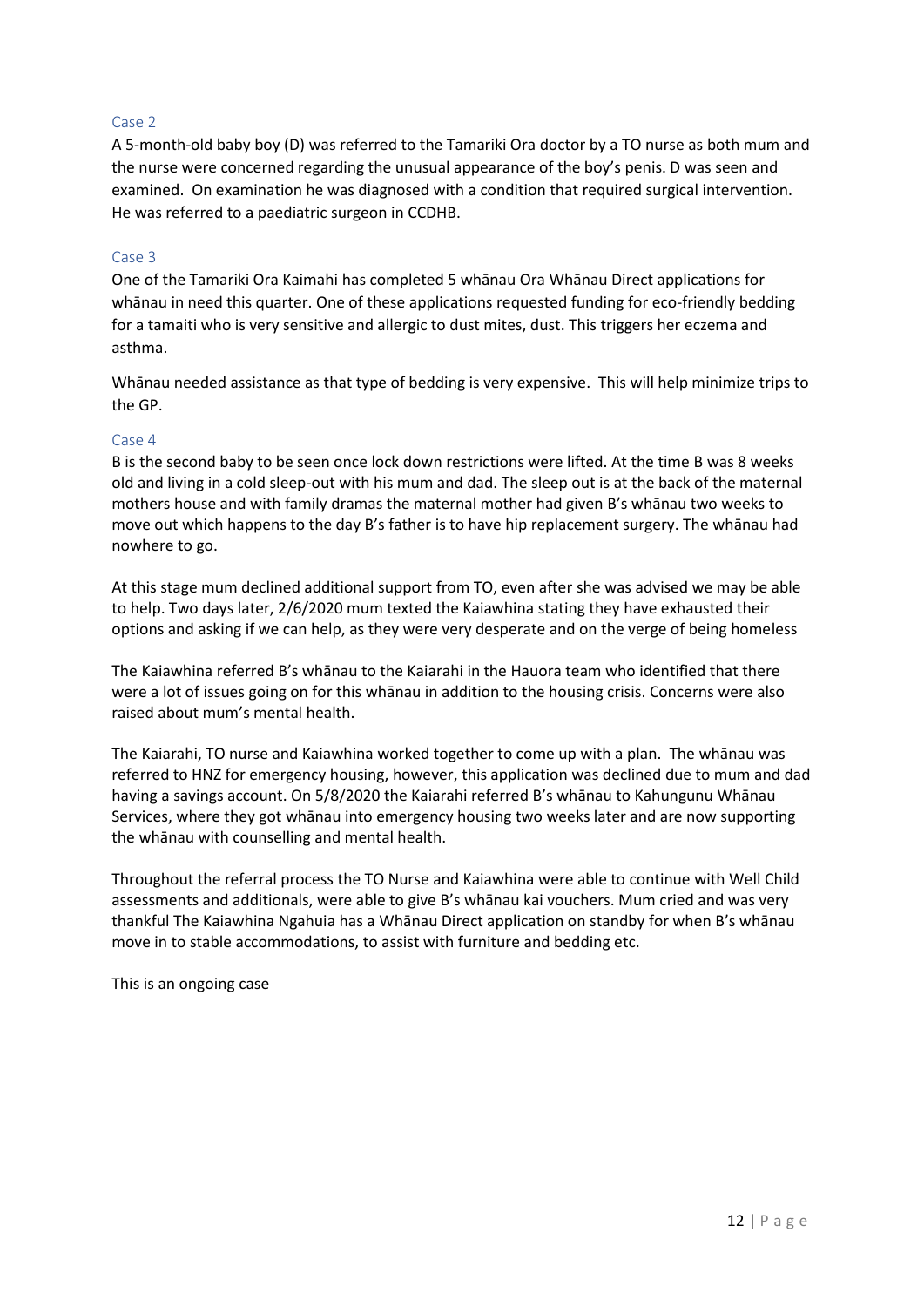#### <span id="page-13-0"></span>5.2 Hauora/Whānau Ora Service

#### *5.2.1 Overview*

The data recorded in Ara Whanui shows there were 63 new enrolments and 47 discharges from the service this quarter giving a final enrolment of 1,496.

| <b>Delivery site</b>   | <b>New</b><br>enrolments | <b>Discharges</b> | Current<br>clients | <b>Engagements</b> |
|------------------------|--------------------------|-------------------|--------------------|--------------------|
| Rūnanga                | 15                       | 10                | 1,305              | 482                |
| Waiwhetu               | 0                        | 3                 | 10                 | 51                 |
| <b>Kokiri Pukeatua</b> | 7                        | 13                | 6                  | 8                  |
| Koraunui               | 16                       | 5                 | 59                 | 77                 |
| Orongomai              | 16                       | 0                 | 84                 | 349                |
| Wainuiomata            | 9                        | 16                | 32                 | 74                 |
| <b>Total</b>           | 63                       | 47                | 1,496              | 1,041              |

The recorded distribution of clients across Te Rūnanga/Marae network is shown in the table below:

There were 1,041 engagements for the quarter (compared with 2,804 for Q4, 1,070 for Q3, 385 for Q2, and 575 engagements recorded for Q1).





The service provision in July and August reflects the work undertaken as a result of the Covid-19 pandemic and Alert Level 2 conditions.

#### *5.2.2 Staffing*

Staffing has remained relatively stable over this quarter with all past vacancies filled and staff training continues. A new kaiarahi has been appointed by Te Rūnanga as a cadet. She is currently undergoing training.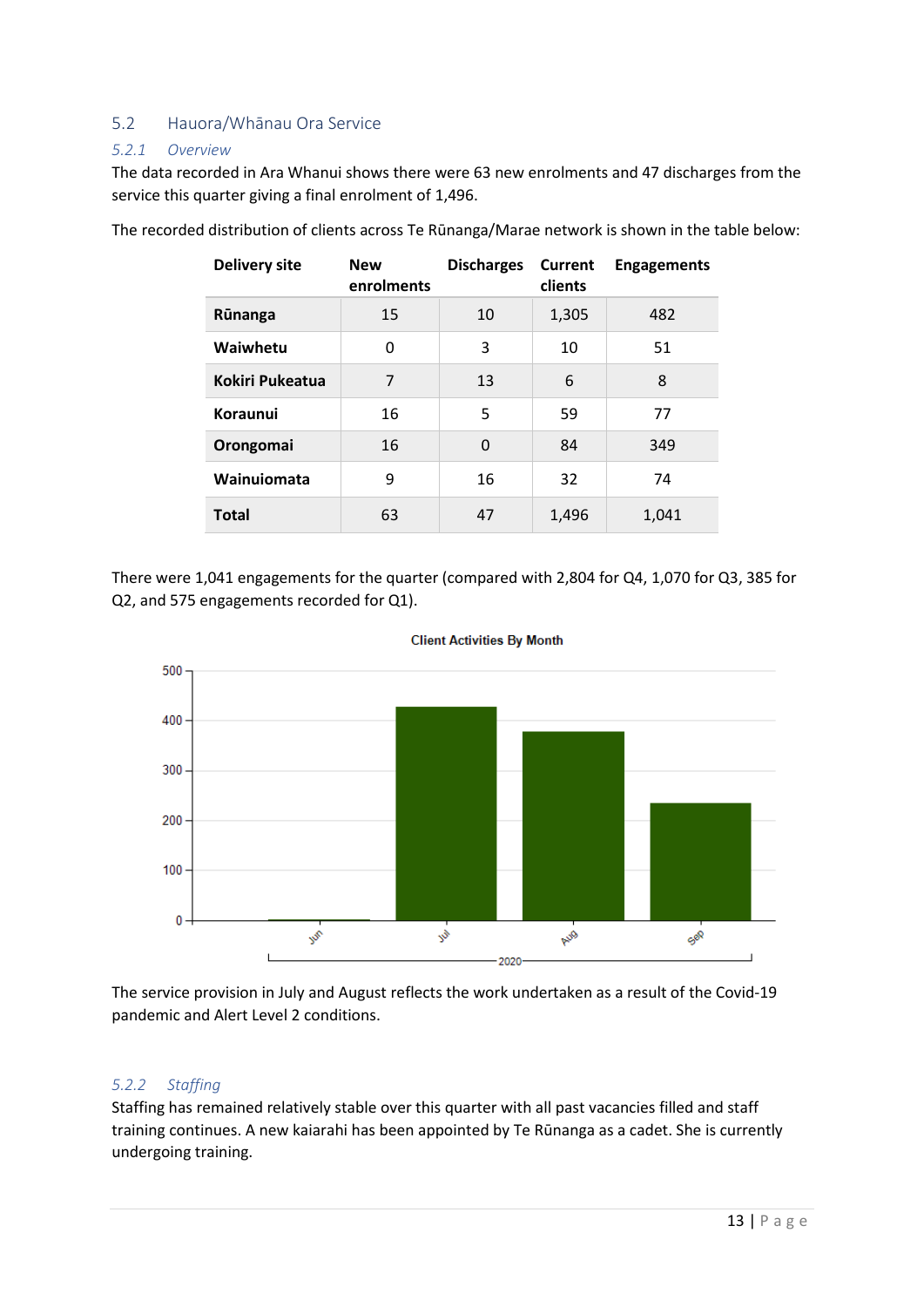#### *Kaiarahi*

| <b>Marae</b>       | <b>FTE</b> | <b>Staff Name</b>                    | <b>Qualifications</b>                                                                                                                                                             | Training/                                                               | <b>Comment</b>                           |
|--------------------|------------|--------------------------------------|-----------------------------------------------------------------------------------------------------------------------------------------------------------------------------------|-------------------------------------------------------------------------|------------------------------------------|
|                    |            |                                      |                                                                                                                                                                                   | development                                                             |                                          |
| Koraunui           | 1.0        | Charmaine<br>Peachy                  | <b>B</b> Social Work                                                                                                                                                              |                                                                         |                                          |
| Waiwhetu           | 1.0        | Peggy<br>Luke-<br>Ngaheke<br>Jasmine | National Certificate in<br>Health and Wellbeing L4<br>Bachelor of Alcohol and<br><b>Drug Counselling</b><br>Certificate in Workplace<br>Supervision<br><b>Enrolled in NZ Cert</b> | • Training in RBA<br>and narrative                                      |                                          |
|                    |            | Moeahu                               | Whanau Ora L4 for 2021                                                                                                                                                            | reporting                                                               |                                          |
| Orongomai          | 1.0        | <b>Nga</b><br>Powhiri<br>Walker      | Working towards a<br>degree<br>Te Korowai Aroha- Mauri<br>Ora                                                                                                                     | • Ara Whanui<br>training                                                |                                          |
| Wainuiomata        | 1.0        | Dominique<br>Va'a                    | <b>Studying B Social Work</b>                                                                                                                                                     |                                                                         |                                          |
| Kokiri<br>Pukeatua | 1.0        | Ngahaka<br>Deys                      | <b>Bachelor of Social Work</b>                                                                                                                                                    |                                                                         |                                          |
| Rūnanga            | 1.0        | Esther<br>Lambert                    | <b>NCEA</b><br>Study degree in<br>Matauranga Reo Te<br>Wananga o Raukawa                                                                                                          | Cadet in training<br>Enrolled to Study NZ<br>Cert Whanau Ora L4<br>2021 | Esther is in a<br>workplace<br>cadetship |

#### *Kaiarataki*

| Location | <b>FTE</b> | <b>Staff</b><br><b>Name</b> | <b>Qualifications</b>                                                                                                                                       | Training/<br>development                                              | <b>Comment</b>                                                               |
|----------|------------|-----------------------------|-------------------------------------------------------------------------------------------------------------------------------------------------------------|-----------------------------------------------------------------------|------------------------------------------------------------------------------|
| Waiwhetu | 2.5        | Lisa<br>Temple              | <b>Bachelor of Bi-Cultural</b><br>Social Work<br><b>Annual Practicing</b><br>Certificate (APC)<br>Member of Aotearoa NZ<br>Association of Social<br>Workers | Professional<br>supervision in place.<br>Fortnightly sessions<br>held | Additional<br>specialist<br>support will be<br>contracted in<br>as required. |
|          |            | <b>Dallas</b><br>Ratu       | National Certificate in<br>Health                                                                                                                           | Use of Ara Whanui<br>and training others<br>in its use                |                                                                              |
|          |            | Dr Larisa<br>Koning         | <b>FRNZCGP</b>                                                                                                                                              | <b>GP CPD activities</b><br>Consultations with<br>paediatricians      |                                                                              |

#### *5.2.3 Service delivery*

As with previous quarters, the majority of clients in this were female (66%) and Māori (85%). A further 8% are Pacific Peoples

Sixty eight percent of referrals to this service are self-referrals with 2% coming from Community agencies, with a further 14% being referred from Marae.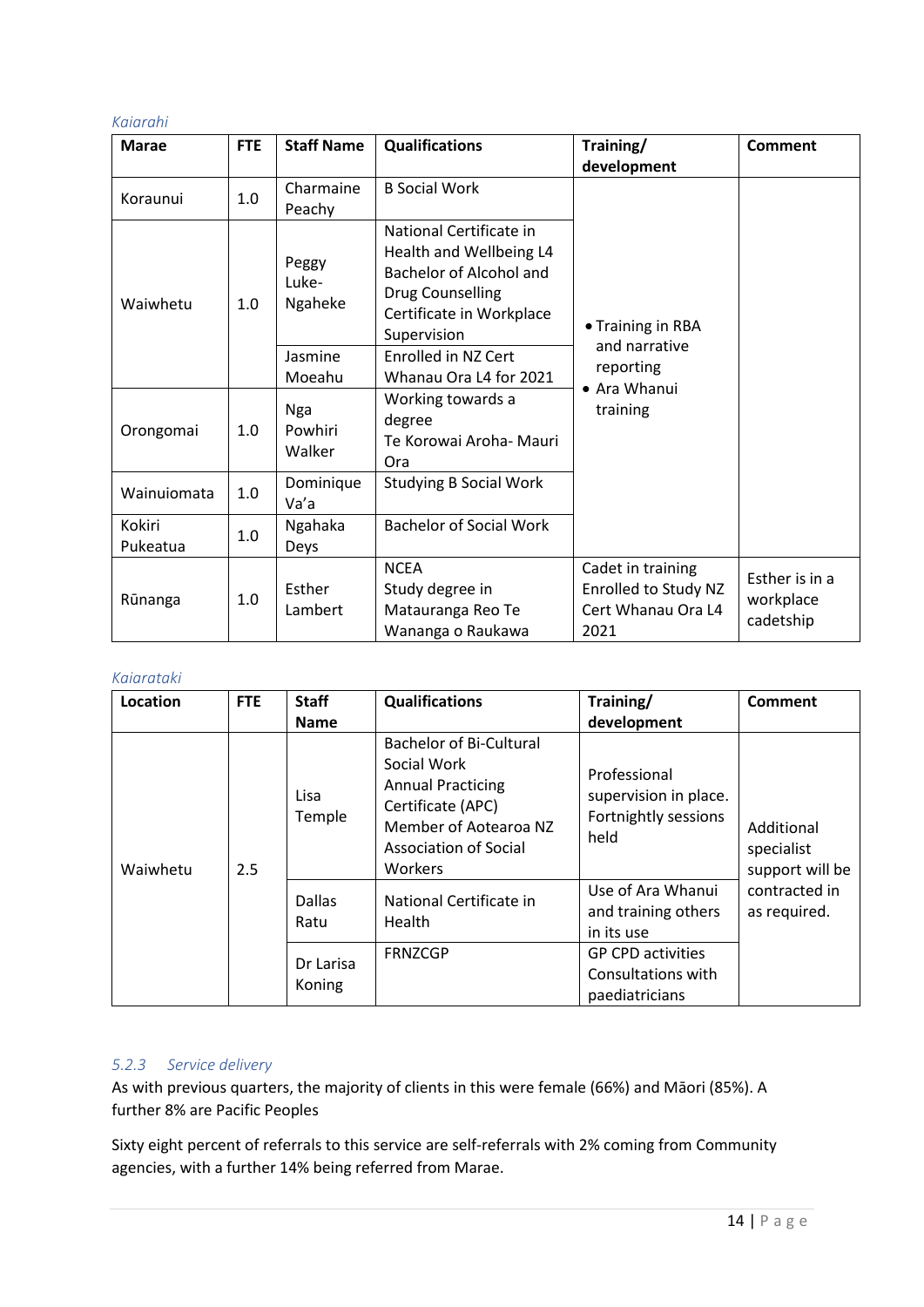Nearly two thirds (60%) of the clients discharged this quarter had been with the service for more than 180 days with the average tenure being 300 day. This is a significant increase on the 184 days recorded last quarter.

The main activities that reported as being delivered include Covid-19 support; Administration; Planning and Goal Setting and Advocacy/Service Navigation.

This quarter, Hauora teams have been working together to clean up the data on the Ara Whanui Database and contacting whānau through the marae phone tree, deliveries, home visits for routine wellness checks.

Most clinics have continued to run regardless of alert levels this quarter. Tikanga practices are followed – whānaungatanga with new clinicians, med students and whānau.

Orongomai have introduced Whaia Te Oranga, a new mirimiri service while Tai Chi and Wellbeing Clinic have both ended this quarter. They have continued their kai bank for whānau and community support.

| Activity Type $\stackrel{\ominus}{\circ}$ | Count $\stackrel{\ominus}{\triangleright}$ |
|-------------------------------------------|--------------------------------------------|
| Administration                            | 395                                        |
| Plan/Goal Review                          | 176                                        |
| COVID-19 Support                          | 132                                        |
| Service Navigation                        | 108                                        |
| Advocacy                                  | 103                                        |
| <b>Transport Provision</b>                | 57                                         |
| <b>GP Visit Support</b>                   | 29                                         |
| Programme Attendance Support              | 17                                         |
| Discharge Planning                        | 13                                         |
| <b>Health Promotion</b>                   | 7                                          |
| Assessment                                | 4                                          |
| Total                                     | 1041                                       |

Orongomai report there has been enquiries about more support for whānau with diabetes, free eye checks and pharmacists. They have partnered with Te Awa Kairangi Health Network (TeAHN) to provide counselling services and mental health services for Marae Whānau continuing this valuable contribution to supporting whānau with a range of mental health concerns over the last two years.

Waiwhetu Marae have held a campaign to get people fit for summer.

Other services delivered this quarter include:

- Advocacy
	- o Advocating for whānau with MSD/WINZ
	- o Advocating for clients with doctors/specialist/other health providers
	- o Advocating for clients with police
	- $\circ$  Advocating for emergency housing Kahungunu Whānau Services, Greenstone Doors
	- o Advocating for whānau with Petone Budgeting services
- Community wellbeing
	- o Home visits (Kaumatua support & home help)
	- o Delivery of hygiene packs for Covid-19
	- o Pharmacy pick-up/deliveries
	- o Kaibosh (food relief)
	- o Food vouchers and food supplies
	- o Weekly Te Ao Māori classes to enhance personal growth and development
	- o Kapa haka training
	- o Kaumatua exercise sessions
	- o Kaumatua Dine and Dance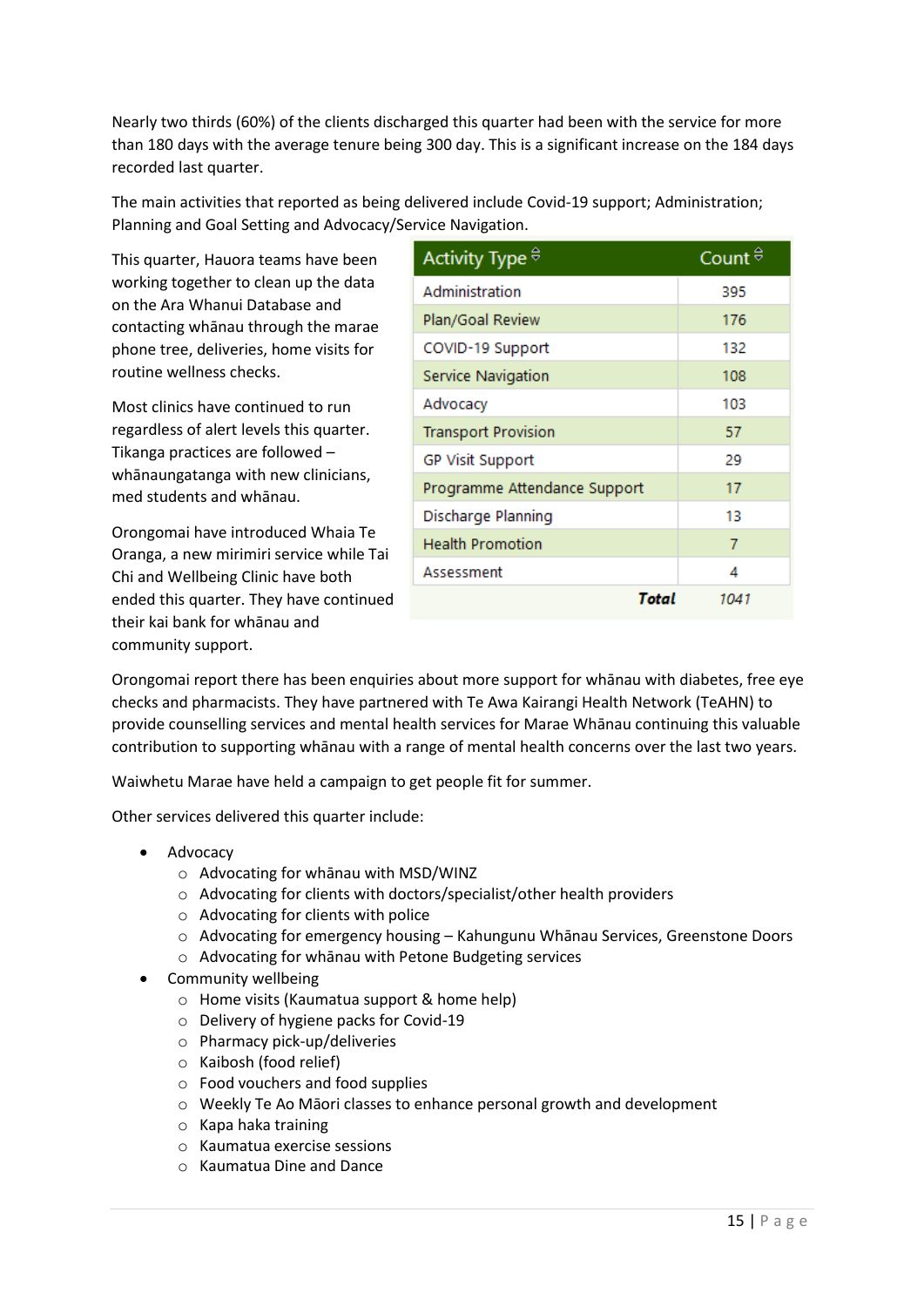- o Tai Chi sessions
- o End of life planning
- **Transport** 
	- $\circ$  Transport provision (doctors, specialists, airport, blood clinic, marae programmes & local events)
	- o Transport for clients to attend clinics
	- o Kaumatua assistance with food shopping
- Whānau Hauora
	- $\circ$  Facilitate whānau hui, conduct assessments, whānau ora plans & advance care plans
	- o Maternal Care and Child wellbeing group
- Hauora
	- o Podiatry Clinics (Orongomai)
	- o Hearing clinics (Waiwhetu)
	- o Hapu Ora Clinics
	- o Podiatrist service for diabetic patients
	- o Speech therapy for mokopuna
	- o Referrals to specialist services eyes, kidneys
	- o Mental health and counseling support
	- o Cultural supervision kaupapa Māori strengths-based approach to enhance personal growth and development for Marae staff

Plan Type  $\hat{z}$ 

**Health Plan** 

- o Acupuncture clinic (Orongomai)
- o Whaia Ara Tika Ara Hauora Wellbeing clinic
- o Rongoa and mirimiri clinics

A total of 52 plans were developed and implemented for whānau this quarter with the majority of these being health, connectedness and/or housing plans. Thirteen whakatupu assessments were also carried out a significant increase on the 4 recorded last quarter.

#### *5.2.4 Client satisfaction*

There have been 6 client satisfaction surveys completed this quarter with 83% rating the service as excellent or performing well and one reporting it as satisfactory.

#### *5.2.5 Key relationships and linkages*

Clients continue to be referred to the

Q. **Housing Plan**  $11$ **Connectedness Plan**  $\overline{7}$ 17 5 Mental Health Plan 5 Cancer - Long Term Support  $\overline{4}$ 4 Plan **Healthy Lifestyle Plan** 1 1 Cardiovascular Disease - $\Omega$ п Long Term Support Plan Diabetes - Long Term  $\mathbf{1}$  $\mathbf{0}$ Support Plan **Total** -52 80

Plans $\frac{6}{7}$ 

24

Goals  $\stackrel{\scriptscriptstyle \ominus}{\scriptscriptstyle \sim}$ 

42

Kaiarahi providing this service from self/family/friends/neighbours, Tamariki Ora staff, Marae staff and their community contacts and government agencies. Referrals and integrated service support also continues with other agencies including Whānau Ora, other community agencies and the Rapu Mahi service.

Referrals for further support for clients include:

- Health
	- o HVDHB Specialist Services, medical ward, Maternity services, Māori Health Unit
	- o Hutt Valley GPs including Waiwhetu Medical Centre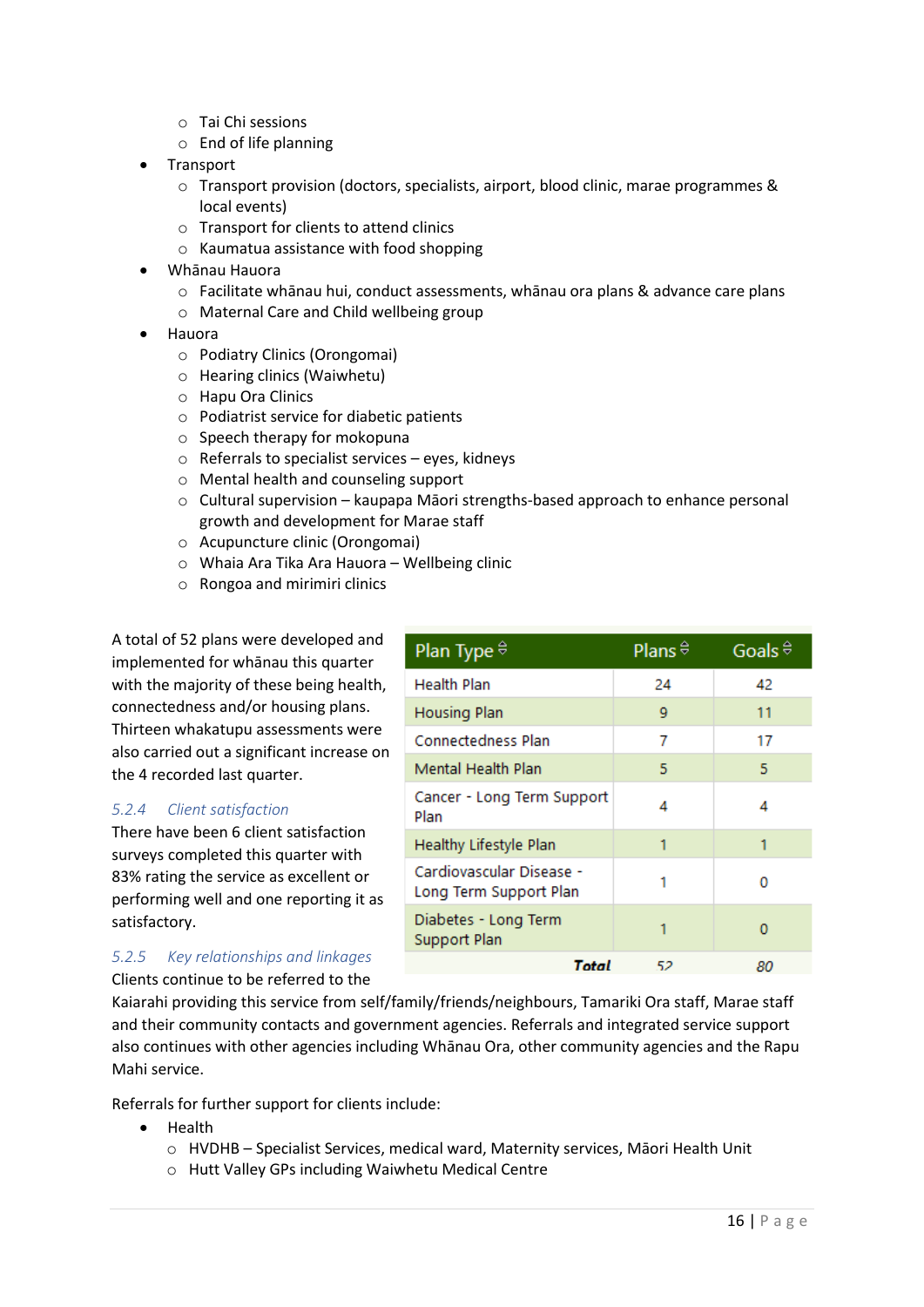- o UH Community Mental Health
- o Cervical Screening cervical smear clinic
- o Tamariki Ora
- o Ora Tika Rongoa
- o Whaia Te Oranga Mirimiri
- o Te Omanga Hospice
- o Hutt pharmacies
- o Hutt Valley Breastfeeding Networks
- o Upper Hutt Foot Clinic
- o Life Unlimited
- o Pacific Radiology
- Wellbeing
	- o Kaibosh
	- o Food Banks
	- o Tuatahi Centre
- Social Services
	- o WINZ
	- o MSD
	- o E Tu Whānau
	- o Te Hikoitanga
	- o Work Bridge
	- o Women's Refuge
	- o Wellington City Mission
	- o IRD
- Legal support
	- o Just Law
	- o Community Law
- Housing support
	- o Housing NZ
	- o Salvation Army
	- o Tuatahi Housing
	- o Kahungungu Whānau Services
- Budgeting
	- o Whānau Family Support Service Trust
	- o Petone Budgeting Services
- Counseling support
	- o Marae Social Services
	- o Orongomai Social Services
	- o Te Awa Kairangi Health Network
	- o Paepae Arahi
- Parenting support
	- o Family Works parenting support
- Employment support
	- o Corrections
	- o Workbridge
- NZ Police

#### *5.2.6 Challenges*

Some challenges the Kaiarahi and Kaiarataki continue to encounter include:

• The complexity of issues clients face, for example, a single client may be dealing with complex health issues at the same time as dealing with past traumas, alcohol and drug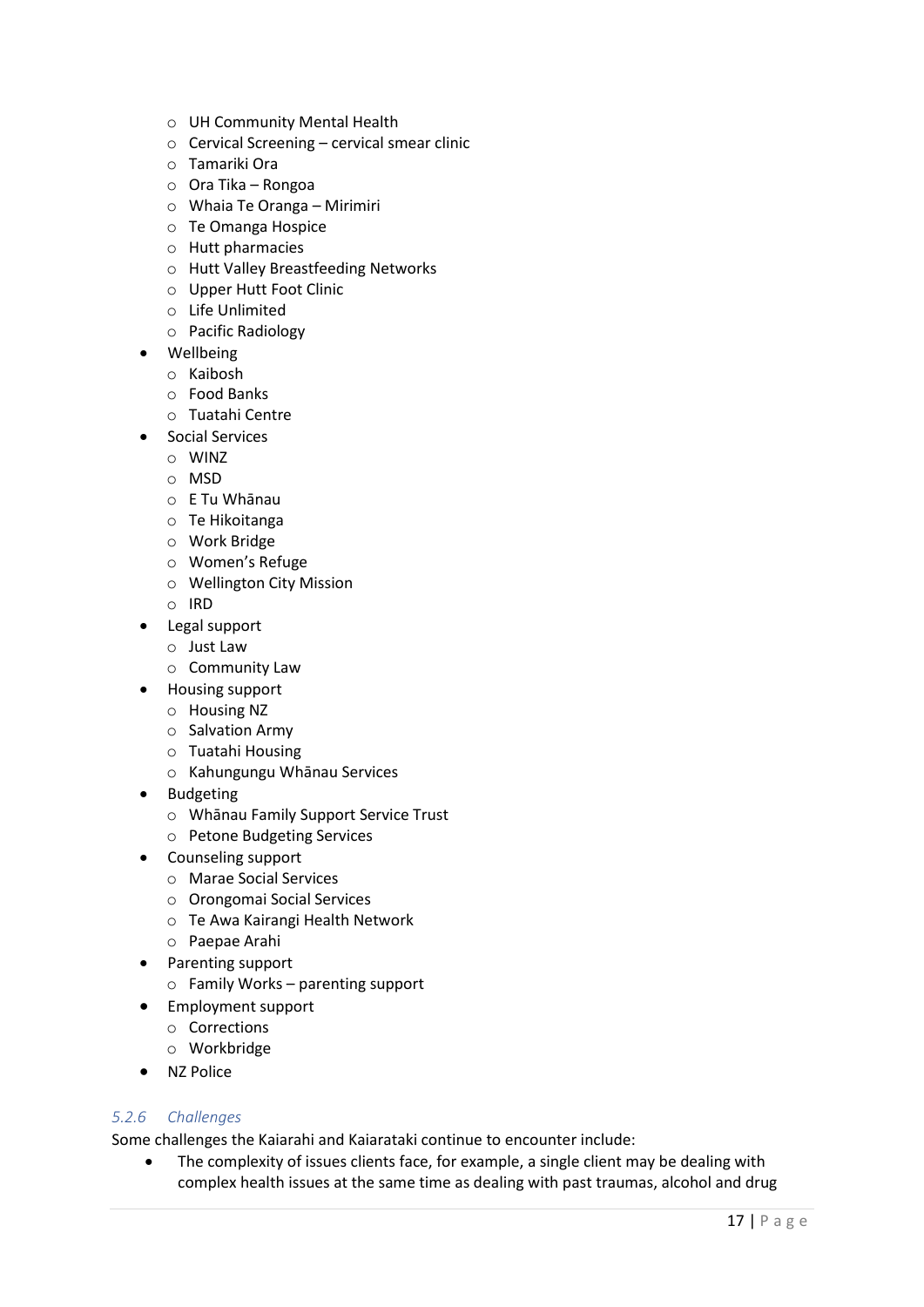issues, mental health, loss of connection due incarceration, financial and housing difficulties, and removal of children by Oranga Tamariki. For example, approximately 80% of Marae current caseloads are high needs whānau. Some of these high needs include, family violence issues, parenting issues, severe health issues, and homelessness.

- Dealing with the backlog of needs caused by Covid-19
- Working with MSD and Oranga Tamariki facilitate hui to sort out details and get processes needed. It is difficult to navigate access to benefits and support
- Difficulty in contacting whānau. This often requires multiple contact attempts
- Maintaining effective communication and personal safety.
- Recording our mahi.

#### *5.2.7 Case studies – Whānau Journeys*

The following cases illustrate the range of issues we deal with, the complexities that underpin these cases and the way we work together and with other agencies to effect positive outcomes.

#### Case One

Whānau P is a Maori whānau of 3 with a mother aged 71, her daughter aged 41 and her grandson aged 17. The grandson is at St Pats College Silverstream and the women are both beneficiaries. The Mother has been ill in hospital and is now in palliative care. Te Rūnanga has been supporting this whānau through this period and has assisted the whānau to access care, negotiate with Kaianga Ora to transfer the lease of the home to the daughter. Working alongside Orongomai Marae social worker in Oranga Tamariki transition program for grandson.

The whānau have been provided with hygiene packs and Pak N Save vouchers. Whānau Direct funding has also been used to provide a laptop and clothing for the grandson and a mobile phone for the mother. These actions have helped to reduce the stress of the whānau.

#### Case Two

The Corona virus Pandemic can be stressful for people. Fear and anxiety about a new disease and what could happen is devastating and can cause strong emotions in people. J is a seventy-eight-yearold female who fits into the kaumatua category and is very susceptible to the (COVID-19) pandemic.

Wednesday 12 August J came to the Marae office very upset and anxious which is out of character. She was overly concerned with the COVID-19 pandemic and her stress levels had been raised by concerns about what might happen. Even though J understands social distancing, it made her feel isolated and lonely for her family especially her daughter whom she visits on a weekly basis in Upper Hutt by catching the bus. She had not been able to do this due to the pandemic or to attend her Wellington Hospital eye clinic.

It took J forty five minutes to calm down; I supported her by listening to her and allowing her to peel back all the layers of frustration with the Covid 19 pandemic. J actions were crucial for her coping with her stress in a healthy way which made her feel and know that she was heard and in safe environment where she was cared for.

#### Case three

Damian (not real name) is a male, Maori in his 40s and shares rent with a flat mate. Damian is separated from his partner and has a young daughter. His sister and her 3 x children recently moved in. Creating financial pressure on him to feed the extra mouths and pay more for household expenses.

He has been receiving food parcels from the Marae to help supplement the pantry cupboard and household expenses. His personal experience during the lockdown was depression, anxiety and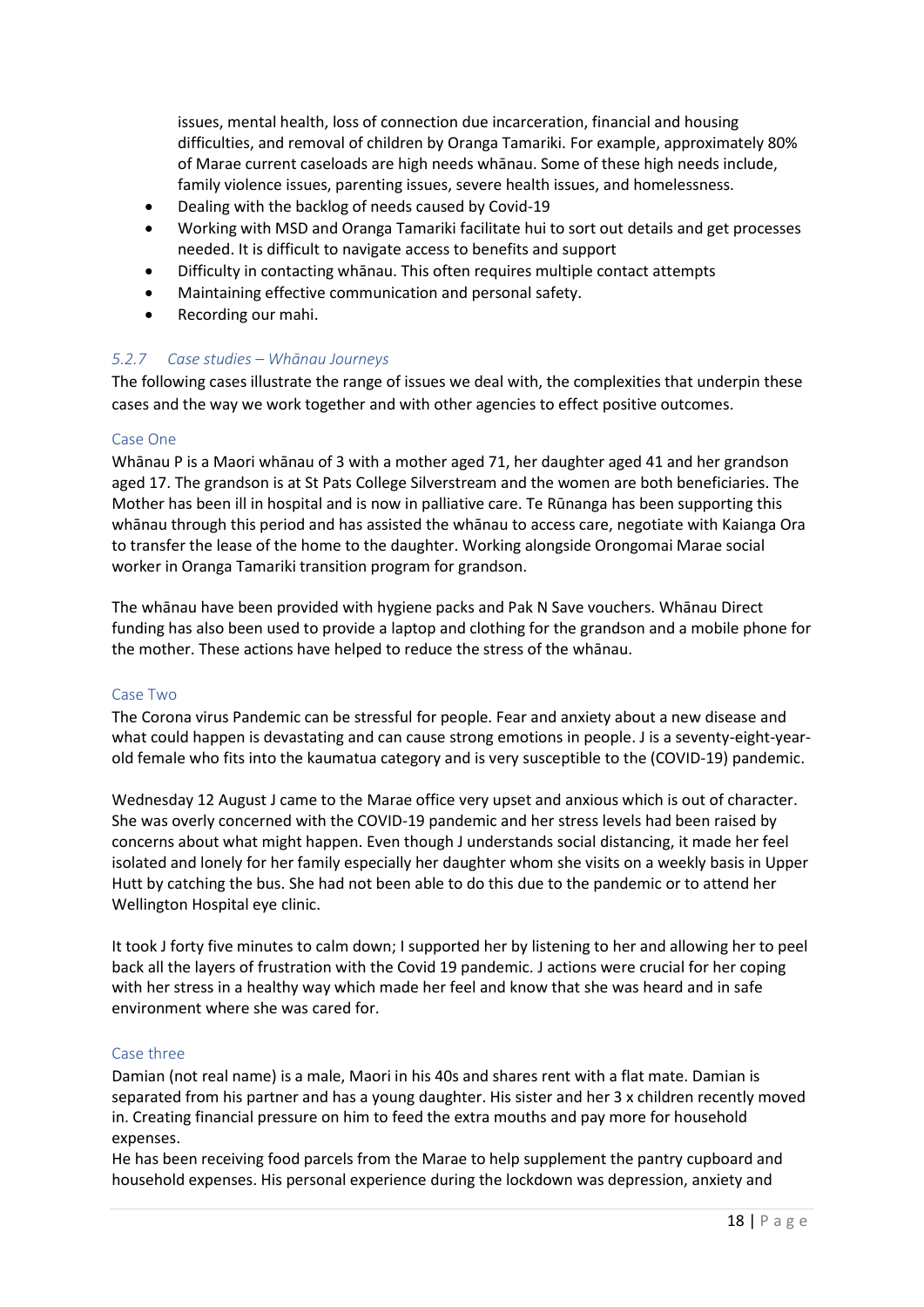stress. Because he wasn't able to be beside his daughter to protect her, while she lives in Australia with her mother. To help ease the mind, he was able to stay in touch with his daughter via face time. Mindful of other whānau in need, he requested food parcels for another couple in the Hutt Valley and an elderly man, who is home alone and lives next door to him.

Whānau Ora called and asked Damian, who agreed to help with the delivery of food packs this month. As he got to meet Kaumatua on the way, he was able to get an appreciation by seeing for himself, how the Marae is supporting the kaumatua and the wider community. Marae are really thankful for his efforts. Getting in and out of the wet weather and carrying the parcels to the front door of the homes. By offering to volunteer his time, Damian said "it was his way of giving back because of what the Marae has done to support him and his whānau with the food parcels through the covid-19 lockdown."

#### Case four

C is a 60-year-old Maori male who lives with his partner (80) who has dementia. C has been diagnosed with prostate cancer, difficulty in walking due to varicose veins in both legs, high blood pressure and is a silent drinker which adds to his health issues. He presented the Marae seeking support for his cancer treatment and home care.

C was supported to see his doctor and specialist and now has an operation scheduled. He has had a visit from the Hospice. The Kaimahi checks in daily to see if more help is needed. A whānau plan has been drawn up covering legal wills, power of attorney and end of life planning. Possible home for C's partner have been discussed and a decision is pending.

As Kaimahi, we must understand confidentiality, gain trust and keep our word and lastly Listen. work to the rhythm of the client.

Treat people with respect and keep their mana intact. Some health professionals attitudes need to change to listen to our Maori elders when they are unwell. Sometimes they say yes when they mean No or Kao. Some say nothing because they do not want to offend the person or they plainly do not like them. You have to find the way into the client's Atea so they respond truthfully. It's a knack and required instinct.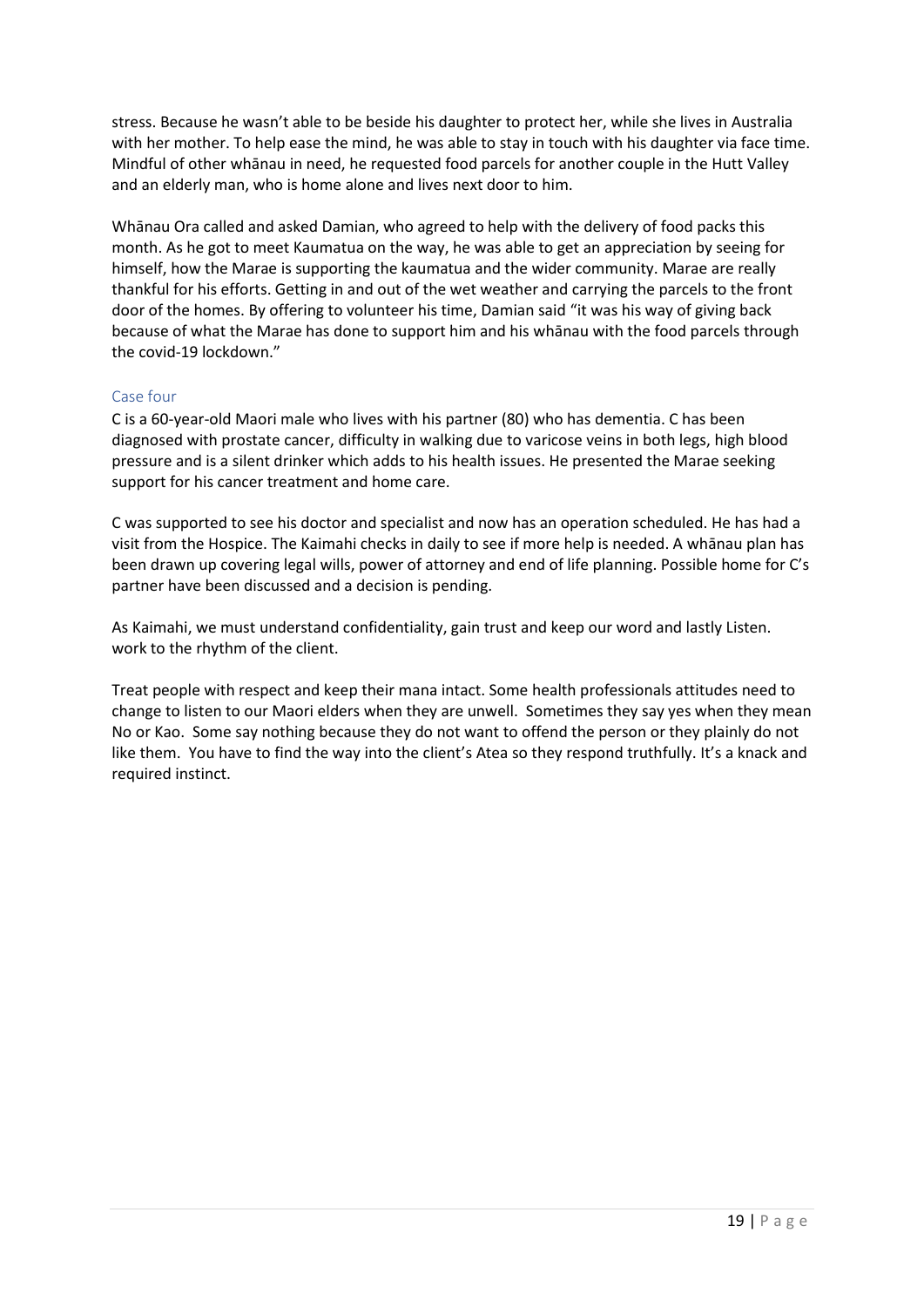#### <span id="page-20-0"></span>5.3 Breast Feeding Support Service

This section of the report summarises the work of the Breast-Feeding Support Service (BFSS) for the period 1<sup>st</sup> July to 30<sup>th</sup> September 2020.

#### *5.3.1 Overview*

There have been 42 new enrolments this quarter and 49 discharges giving a final population of 37 in this service. A total of 502 client interactions have been recorded this quarter, compared a quarterly average of 429 recorded for the last financial year.



Thirty-seven (37%) percent of clients seen by the service in Q1 are Māori (compared to 40% in Q4 and 66% in Q3) and 20% are Pacific Islanders (compared with 19.6% Q4). Twenty percent of mothers seen were aged between 15 and 19 years of age.

The average length of time clients engaging with the service in this quarter was 79 days with half engaging between 30 and 119 days.

Of the mother/baby seen this quarter 80% had more than 4 contacts with the service. On average, clients have 11 contacts with 66% having between 5 and 19 contacts.

#### *5.3.2 Staffing*

Milly Carter, a Lactation Consultant (LC) and registered nurse, leads this service. She is supported by lactation consultants, Susan Reihana, Maria Hakaraia and a Breastfeeding Education Specialist Heather Cotter.

#### *5.3.3 Service delivery*

The 502 client activities recorded this quarter are set out in the accompanying table and reflect the support required to assess and support new admissions.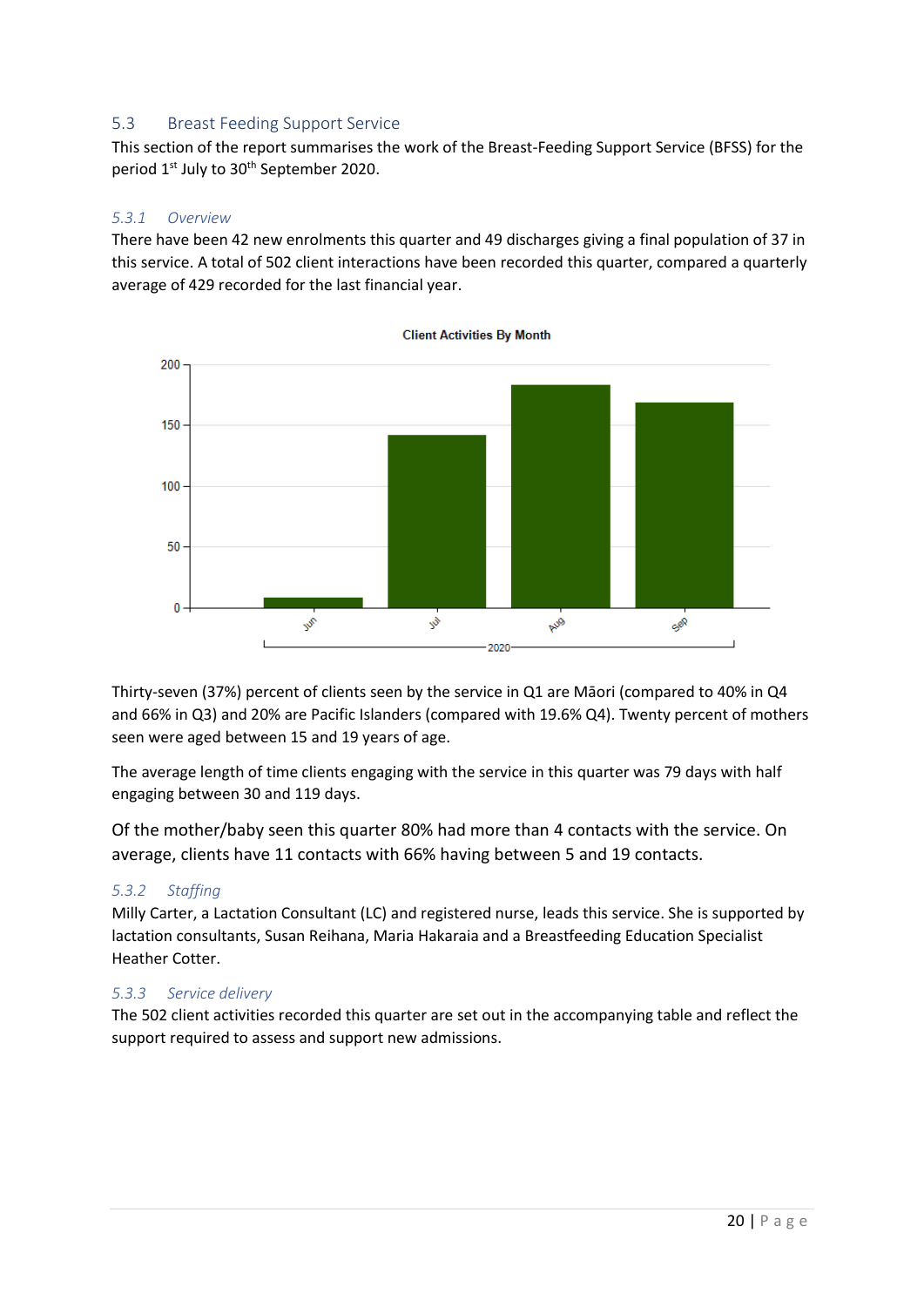#### **Client Activities by Type**



In this quarter, approximately 50% of clients were referred to the service by the Tamariki Ora team or another Well Child provider. In contrast in this quarter nearly 33% of clients were referred to the service from hospital-based services. Approximately 17% were either self-referred or referred from community-based services.

Seven of those enrolled with the service as at 30<sup>th</sup> September are missing their NHI.

#### *3.4 Client satisfaction*

Two satisfaction surveys were completed this quarter and they both rated the service as excellent.

#### *5.3.4 Networks and linkages*

The Breastfeeding service works with:

- Tamariki Ora/Well Child
- Rūnanga Whānau Ora services
- Hutt Valley Breastfeeding Network
- HVDHB Maternity Services
- Oranga Tamariki
- Family Planning

#### *5.3.5 Breastfeeding Support Service Highlights*

Highlights this quarter have included:

• Woking collaboratively with other services

#### *5.3.6 Breastfeeding Support Service Challenges:*

Breastfeeding challenges include:

- Managing the breast pump service. This takes up a lot of time
- Managing the increased numbers of wahine requiring support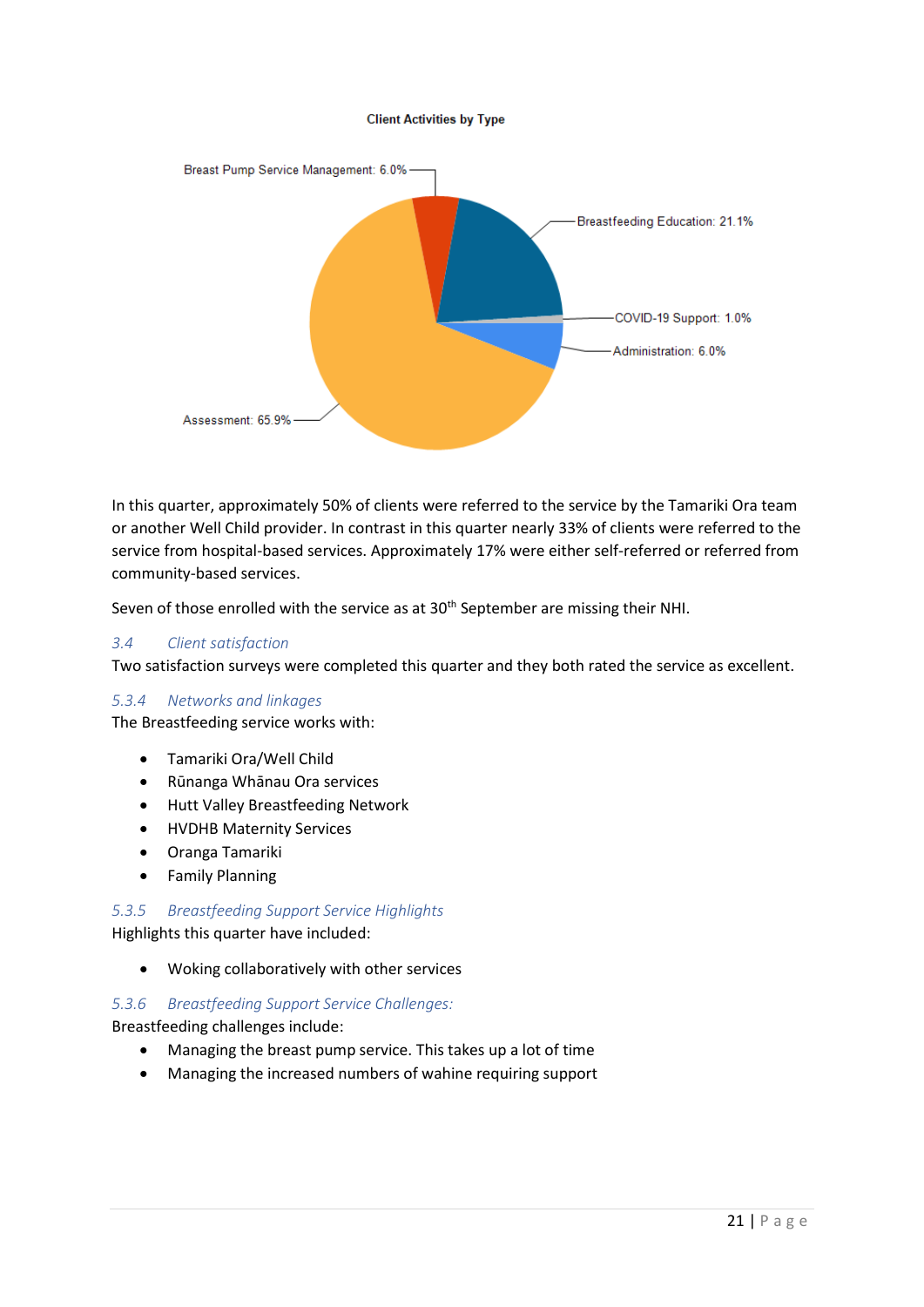#### *5.3.7 Whānau Journeys*

#### Journey One

JR is a single mum aged 32 years. She has 2 tamariki, KR aged 10 months and PR aged 3 years. JR has little family support but as supportive friends. She has had breastfeeding difficulties which are causing her to be stressed. JR also faced financial stress as her eldest child, PR, needed to go on a specialist diet to deal with their food allergies.

The Lactation Consultant assisted JR with her breastfeeding issues and applied for Whānau Direct funding to assist with food, power bills, firewood and car registration. The Lactation Consultant was offered a car by a friend and this was given to JR with the Whānau Direct funds paying for the registration.

JR continues to be supported by the Lactation Consultant and her GP. To date the Lactation consultant has sent 25 texts, made 4 phone calls and 10 home visits, assisted JR with 1 clinic visit and sent 5 e-mails. JR has also been supported to see her GP and practice nurse, a specialist GP, a paediatric nurse and an osteopath.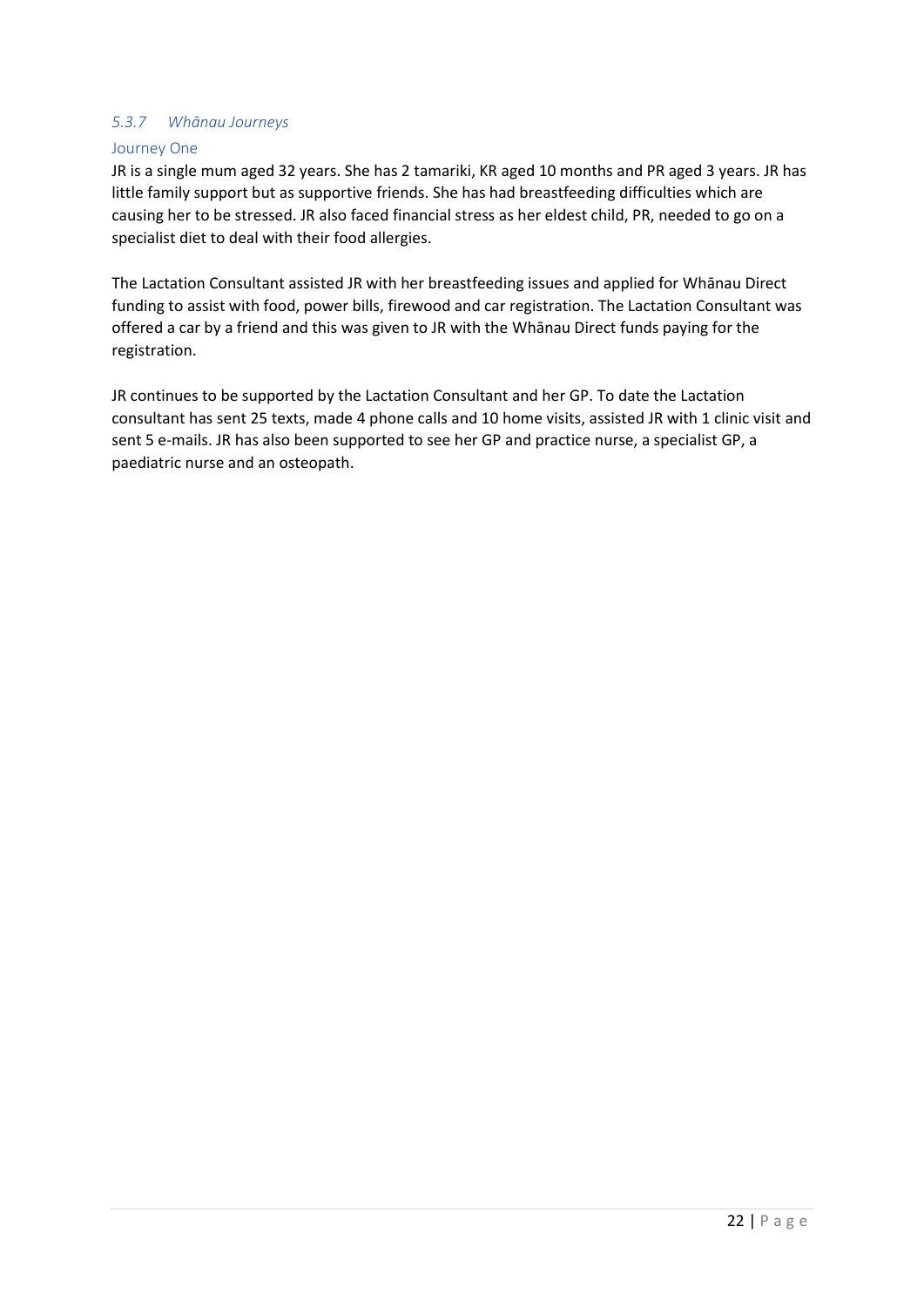#### <span id="page-23-0"></span>5.4 Tamaiti Whāngai Rangatahi Service

This section of the report summarises the activities of the Tamaiti Whāngai service provided by Te Rūnanganui o Te Āti Awa in collaboration with the Wellington Institute of Technology (WelTec) for the period  $1<sup>st</sup>$  July to 30<sup>th</sup> September 2020.

#### *5.4.1 Overview*

This quarter has seen the enrolment of the second cohort of rangatahi into the MPTT programme at WelTec. There have been 30 rangatahi supported this quarter.

Relationships with WelTec continue to be positive, seeking new and innovative ways of meeting the needs of rangatahi.

#### *5.4.2 Staffing*

The service is based at Te Whare Āwhina at the WelTec Petone campus and David Lomax is the Tamaiti Whāngai Advocate/Mentor funded 0.5 FTE by Te Rūnanga to deliver the services. In this quarter Errol Weston has transferred back to Te Rūnanga to support rangatahi referred via the Iwi Panel or Oranga Tamariki Youth Justice service.

#### *5.4.3 Service Delivery*

Thirty (30) tauira (students) were supported by Tamaiti Whāngai wellbeing support services during this quarter. There are mainly tauira enrolled in the Māori and Pasifika Trades Training (MPTT) programmes offered by WelTec.

Tamaiti Whāngai staff use the Te Whare Tapa Wha model to monitor the status and meet any needs of students and whānau. Students who have required mental health support have been referred to the appropriate organisations for support. Most students who have provided feedback have appreciated the ongoing follow up, contact and support provided.

#### *5.4.4 Networks and linkages*

The Tamaiti Whāngai Mentor works with a wide range of networks and agencies to assist Tauira achieve their goals. These include with:

- Waiwhetu Medical Centre
- Counsellors
- Tertiary education organisations (TEOs) particularly WelTec
- Police and Te Pae Oranga
- Employers e.g. Downer

#### *5.4.5 Highlights*

The main highlights this quarter have been

- Enrolling a new cohort of MPTT students for second semester
- Supporting 30 rangatahi this quarter

#### *5.4.6 Challenges*

Challenges faced this quarter have included:

- Maintaining relationships with the students through the Covid-19 rahui and supporting them to address their needs. These include needing support to address:
	- o Access to food
	- o Access to ICT equipment
	- o Isolation from whānau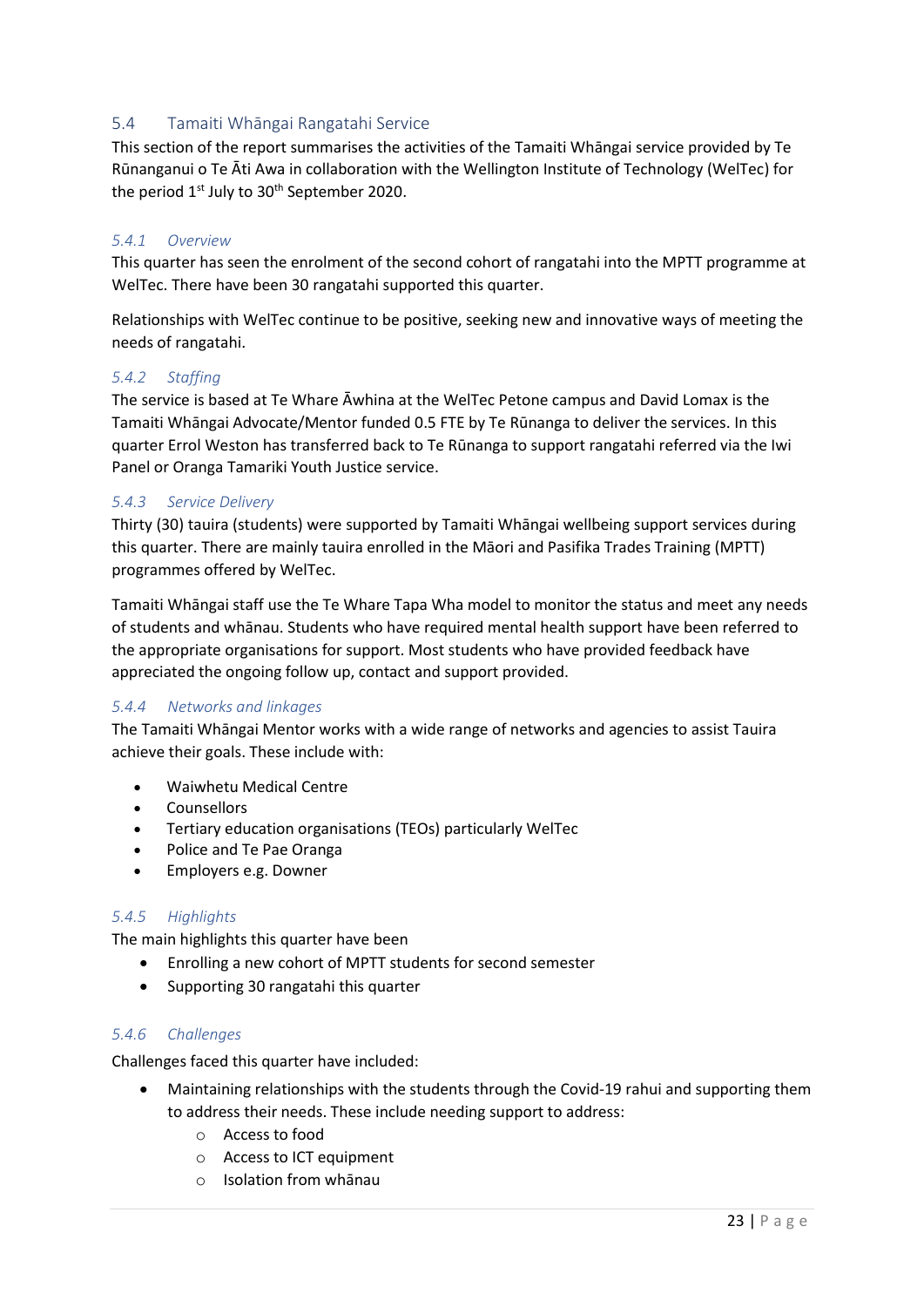- o Mental health issues
- o Housing needs
- o Transport assistance
- Meeting needs resulting from the Covid-19 pandemic including support for food, fees, living cots etc.
- Having some very high needs students that take up a lot of resource

#### *5.4.8 Tauira Journeys*

#### Case one

D is a single mum with a seven-year-old child. D recently moved back to New Zealand from Australia after having a fall out with her mother. She explained that the relationship breakdown with mother felt like she did not have her support.

D has a brother and aunty who live in Wellington. She was feeling depressed about her current circumstances and what her future would look like for her and her child. D is currently living with her brother's ex-partner and sees this as a short-term arrangement. D would like to work but feels she doesn't have skills. She feels that because she can't provide for her child she is worthless. D sometimes feels overwhelmed by her situation.

After accessing her current situation, the following needs were prioritised:

- Support to reconnect with whānau in Wellington.
- Support to find work and provide for her child.
- Assist D to make sure her child is ok whilst she studies.

The Kaiarahi assisted D with the following:

- Making a WINZ application
- Finding more permanent accommodation
- Finding a school for D's child
- Finding part-time work that fits with study
- Finding after-school care if required
- Support to reconnect with whānau
- Learning support for study

As a result of this support D has: obtained the domestic Purposes Benefit; Enrolled on the Barbering course at WelTec Gained a MPTT scholarship Met with whānau Found part-time work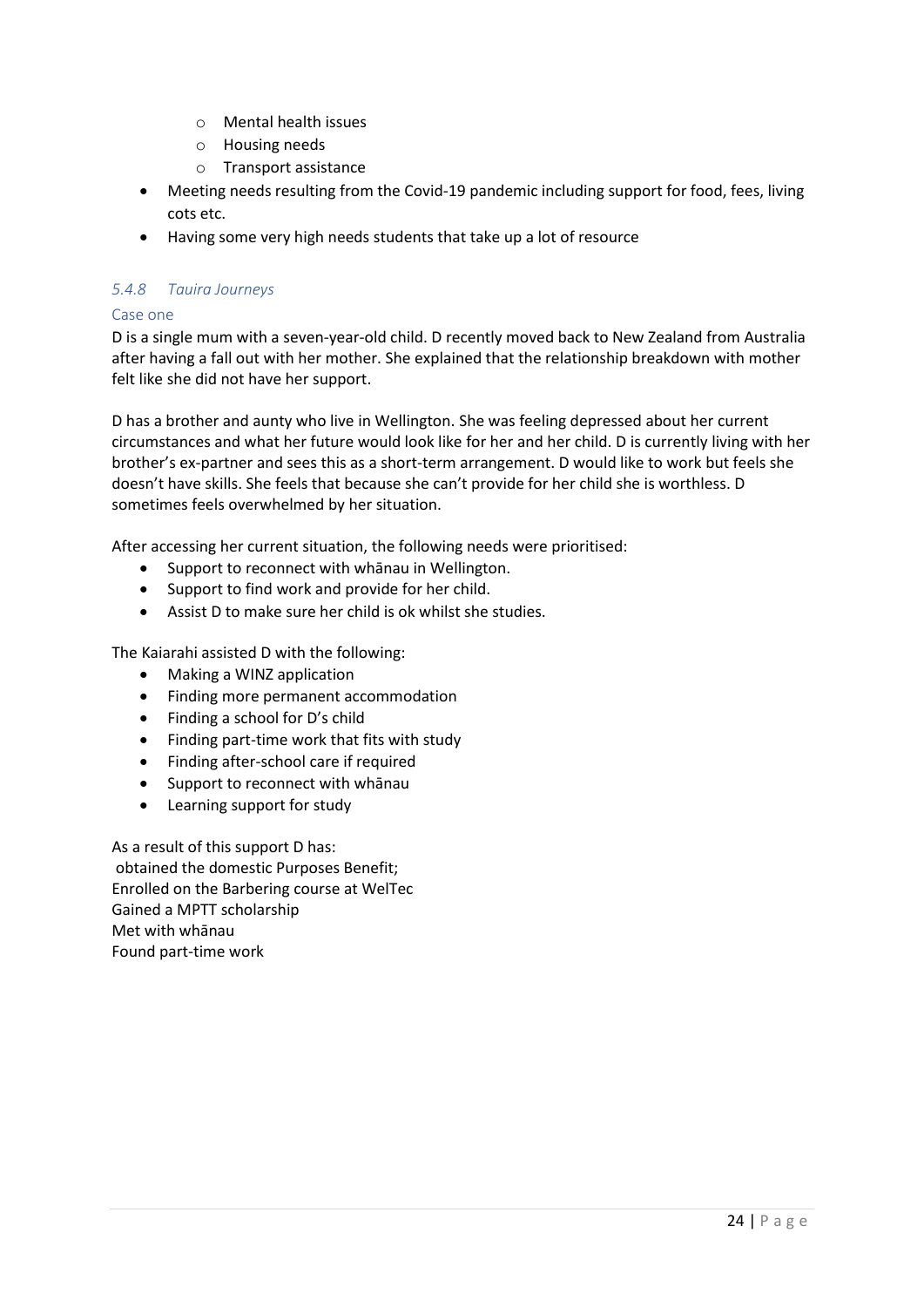#### <span id="page-25-0"></span>5.8 Health Promotion Service

This section of the report summarises the health promotion activities of Te Rūnanganui o Te Āti Awa, including cervical screening, as required under its agreement with the Hutt Valley District Health Board. It covers the period 1<sup>st</sup> July to 30<sup>th</sup> September 2020.

#### *5.8.1 Overview*

In this quarter, health promotion continued to focus on ensuring communities were safe during the Covid-19 pandemic while supporting the following health campaigns:

- Rheumatic Fever an awareness campaign was delivered over Atiawa Toa FM
- Smear Your Mea cervical Screening campaign
- Blue September raising awareness of Prostate Cancer.

#### *5.8.1 Staffing*

| Location | FTE. | <b>Staff Name</b> | Qualifications                                         | Training/              | Comment                                                                     |
|----------|------|-------------------|--------------------------------------------------------|------------------------|-----------------------------------------------------------------------------|
|          |      |                   |                                                        | development            |                                                                             |
| Waiwhetu | 1.0  | Miri Luke         | National Certificate in<br>Healthcare Assistance<br>14 | Ara Whanui<br>training | This role works<br>closely with the<br>Kaiarahi across the<br>marae network |

#### *5.8.2 Service delivery*

At all points in which clients interact with the services provided through Te Rūnanganui o Te Āti Awa and the Marae network, opportunities were used this quarter to promote procedures to support whānau to stay safe during Covid-19.

Health promotions offered this quarter have included:

- Radio promotion for rheumatic fever awareness
- Outreach cervical screening Three outreach clinics have been held at Timberlea, Orongomai and Kokiri Pukeatua. The total cervical screening completed this quarter, including at Waiwhetu Medical Centre, totalled 115.
- Support to ensure kuia and kaumatua receive flu vaccinations.

#### *5.8.3 Client satisfaction*

Twenty-two satisfaction surveys were received this quarter with all 22 stating they were satisfied with the service.

#### *5.8.4 Networks and Linkages*

In addition to working with Ātiawa Toa, Kaimahi have continued to work to support many agencies through the Covid-19 pandemic. These include:

- HVDHB
- Regional Public Health
- Te Awa Kairangi Health Networks
- Regional Screening Services
- Kahungunu Whānau Services
- Kokiri Marae
- Te Rūnanga o Toa Rangatira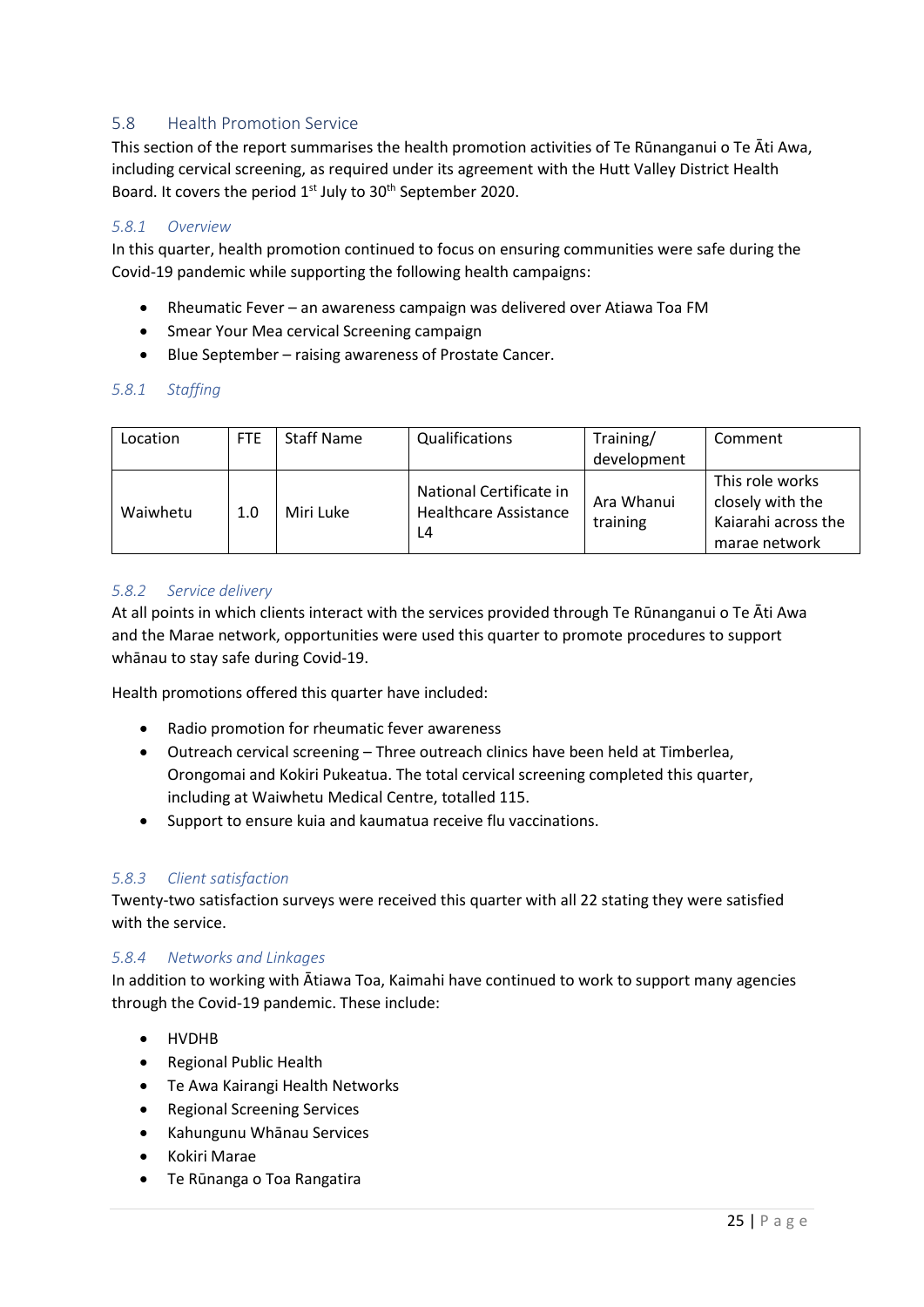- The Roopu Awhina
- Kaibosh Lower Hutt
- Hutt City Council
- E Tu Whānau
- TPK
- MoH
- Te Kakano o te Aroha
- Timberlea Community Centre

#### *5.8.5 Challenges*

Challenges kaimahi face in further developing the health promotion service include:

- Finding ways to engage with wahine overdue for their cervical screening and encouraging them to get screened.
- Managing "no shows" for cervical screening

#### *5.8.6 Case studies*

#### Example One

To support 56 wahine who were identified as overdue for their cervical screening test, the Smear your Mea campaign was launched. Of the 56 wahine identified, 53% were Maori and 7% were Pacific Islander. Of the 56 identified to attend the 3 outreach clinics held, 25 attended and 24 were screened. A further 16 had their appointment rescheduled, 13 "did not attend" and 3 cancelled.

This campaign combined pampering sessions with the testing. The 25 who attended were given facials and had their nails done alongside 24 of them getting their screening test completed.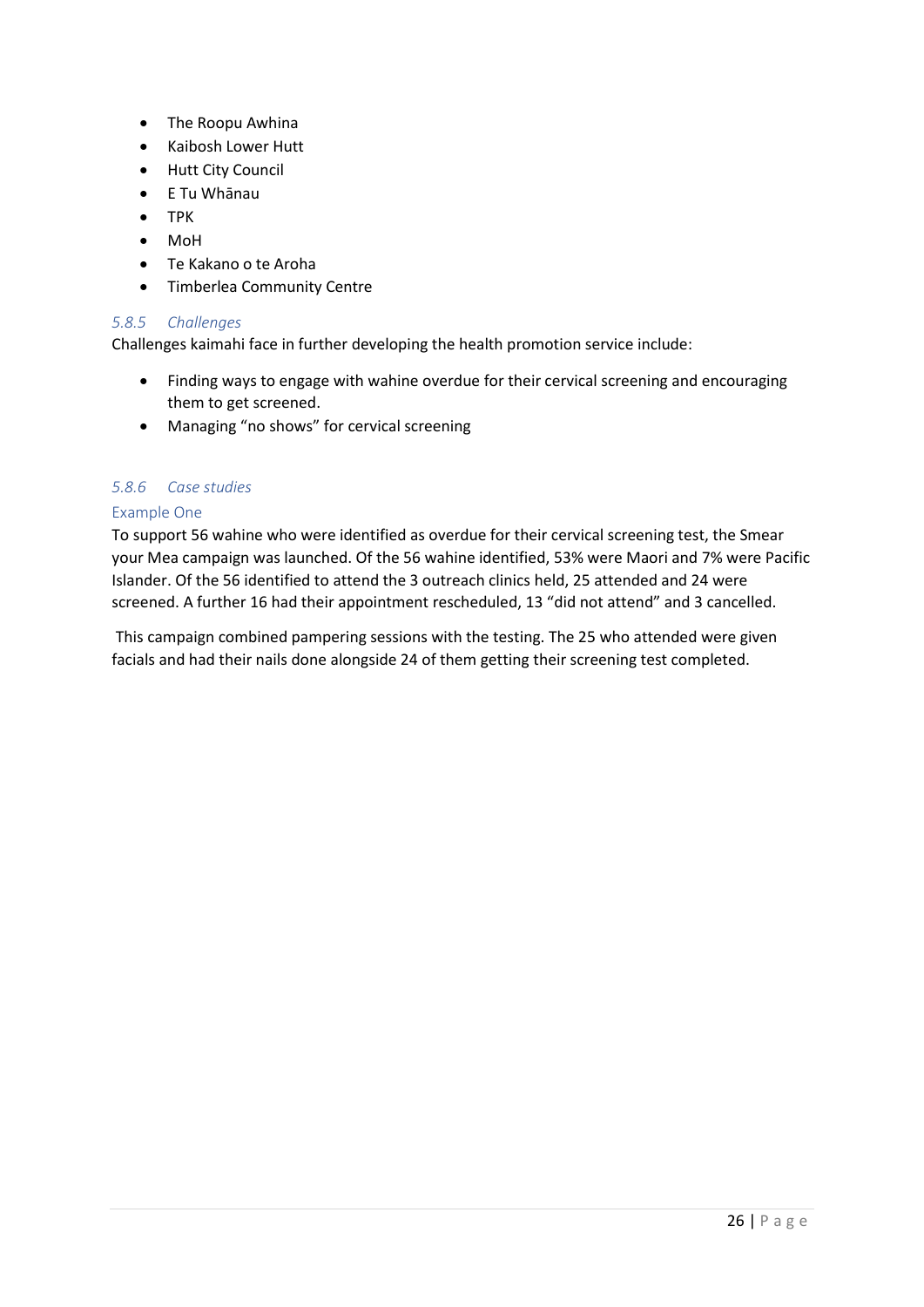#### <span id="page-27-0"></span>5.9 Other Services

#### *5.9.1 Rapu Mahi*

The Rapu Mahi service helps clients to gain driver's licences and to access employment opportunities. The drivers licencing service is essential for ensuring whānau can be safe while driving and therefore is a key service in supporting community wellbeing and social cohesion. A number of mothers are referred to the Rapu Mahi from the Tamariki Ora service, where mums are found to be driving without a licence.

In this quarter the service engaged with 91 clients which included 85 new clients. Fifty-four were discharged from the service this quarter leaving a final cohort of 91 clients. All but one of these clients has an NHI recorded.

In this quarter 60% of clients were male, a significant change from last quarter when 71% were female. Eighty four percent were aged between 16 and 29 years. Just over 66% were Māori and 29% were Pacific Islander.



The Rapu Mahi team recorded 907 client activities for the quarter, up from 488 in Q4 and 353 in Q3. The majority of the activity related to administration related to difficulties contacting and following up with these clients.

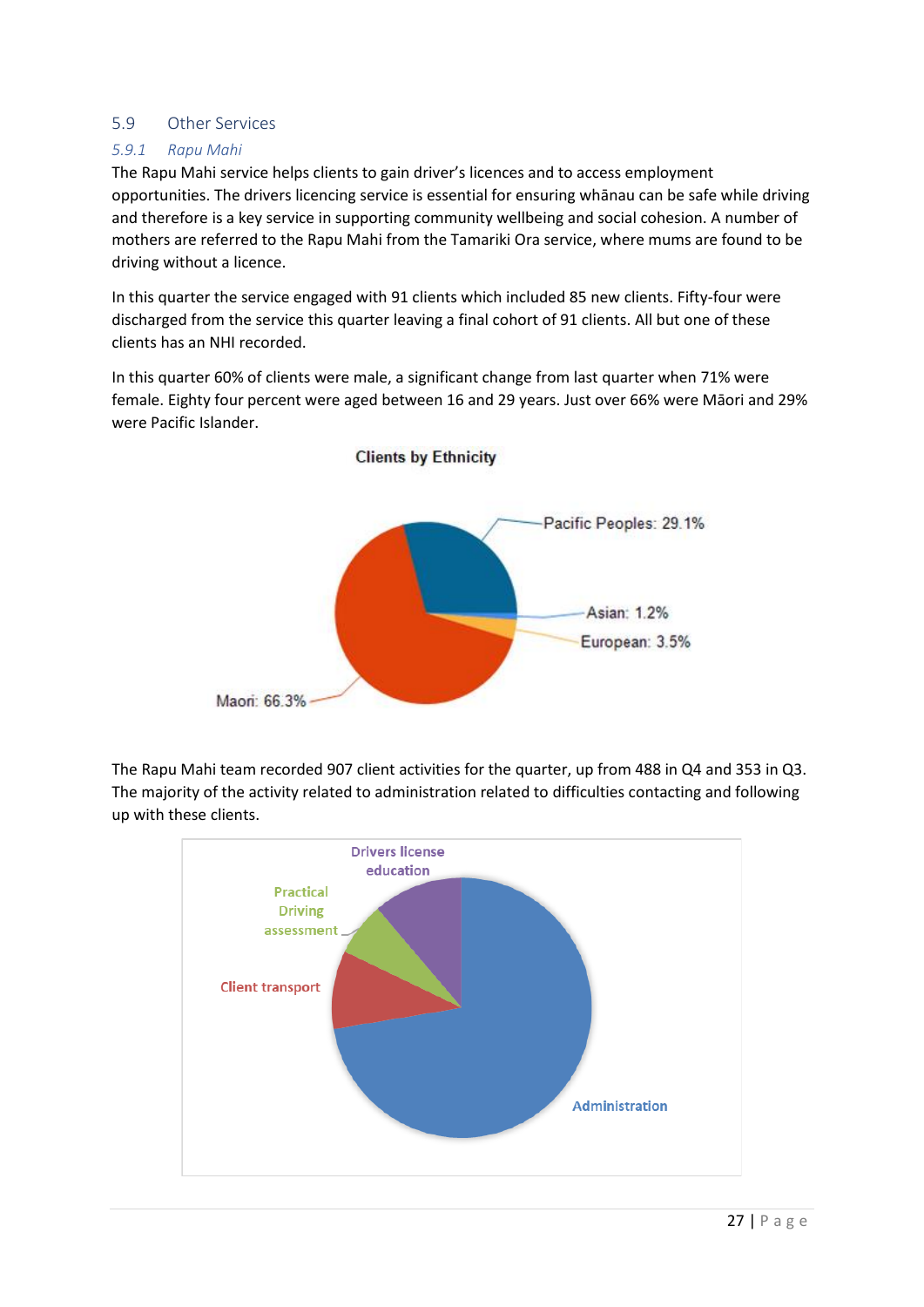Referrals to this service come from a range of sources.

In this quarter there was a strong focus on supporting Tamaiti Whāngai rangatahi enrolled at WelTec in the MPTT programmes to complete their driver's licences.

Twenty-three satisfaction surveys were received this quarter with all 23 reporting the service as either excellent (21/23) or satisfactory (2/23).

| Referral Source $\theta$        | €  |
|---------------------------------|----|
| Other Community                 | 41 |
| Self/Family/Friend/Neighbour    | 12 |
| Internal - Well Child           | 11 |
| Internal - Iwi Panel            | 10 |
| Police                          | 5  |
| Internal - Marae-based Services | 4  |
| Internal - Rapu Mahi            | 1  |
| Other                           |    |

#### Case study 1

M is a 55-year old mother of 5 children aged between 18 and 31. She has been a widow for three years after her husband passed. He was the driver for the whānau and no-one else in the whānau had a licence. This also meant that whānau members had no form of Photo ID!

M is unemployed and does not have any qualifications. She lacks self-esteem but was encouraged to gain her drivers licence, commencing the Rapu Mahi programme in April 2019 along with her daughter. While M's daughter gained her restricted licence, M left the programme after gaining her learners licence. She came back into the programme in May 2020 and has been supported to prepare for her restricted licence test which was booked for 9<sup>th</sup> September. She passed the test and in doing so gained in confidence and self-esteem. She now has a Photo ID and the confidence to learn other things.

When dealing with whānau Maori it's not always about the one person coming to the service. It's always about providing support for the wider whānau. In this case the whānau also received support during the lockdown period with hygiene packs and pork. The whānau are very happy with the support they have received.

#### Case study 2

Wainuiomata Marae worked to Support Vertical Horizons delivery of their preparation for employment programme, supporting 5 rangatahi from the Marae in the programme. The programme coordinators report that 80% of those rangatahi attended transitioned into work.

![](_page_28_Figure_10.jpeg)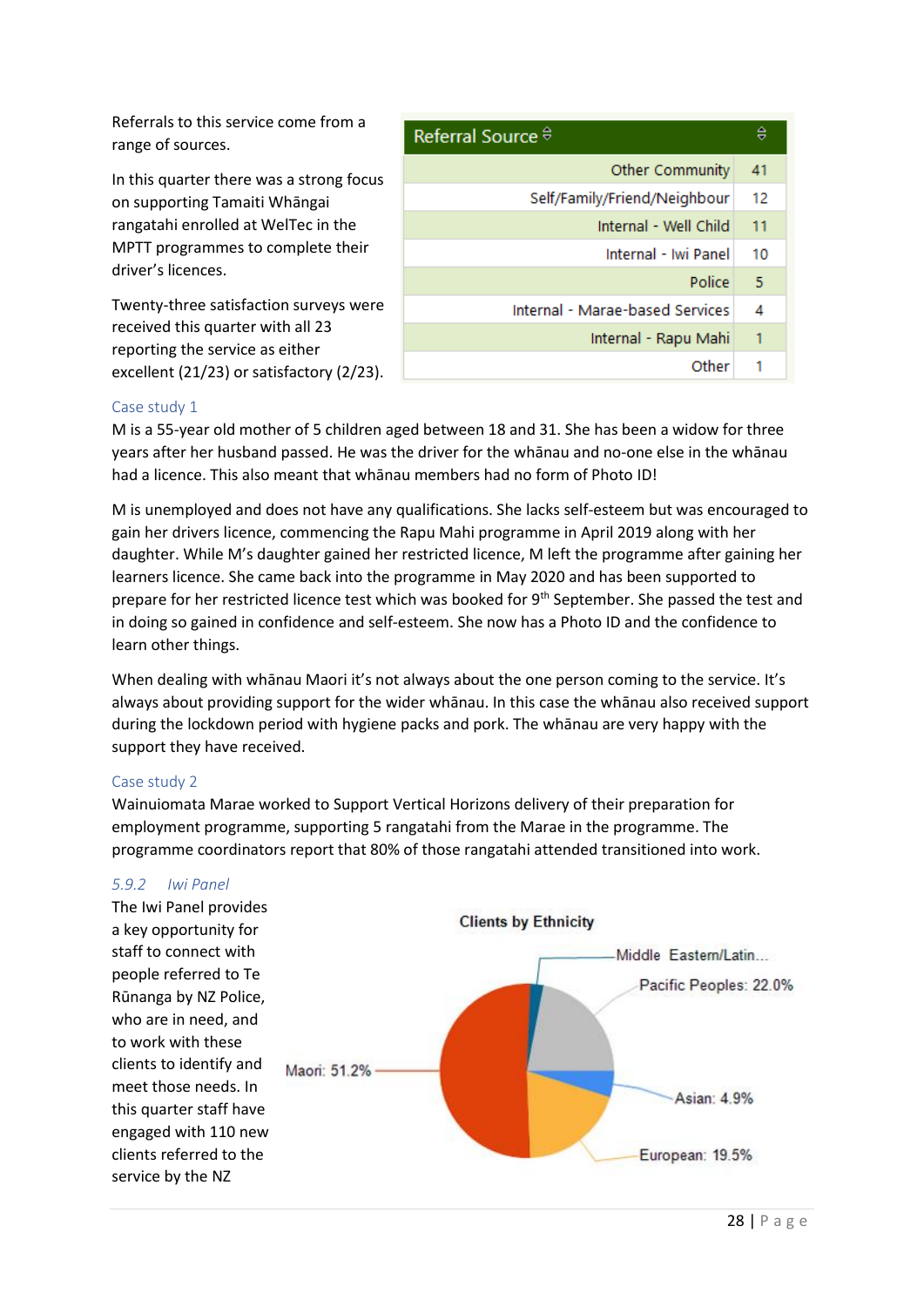Police. A total of 123 clients were discharged from this service in this quarter leaving a final number of 38 enrolled in the service. While NHIs have been recorded for 30 of these clients, 8 have their NHI missing.

Of the 110 clients seen this quarter, 70% were male and 51% were Māori. A further 22% were Pacific Islander.

The majority (54%) fell within the 15 to 29-year-old age groups. A further 18% fell within the 25-29 year age group.

In this quarter we have recorded 461 activities for the Iwi Panel service.

The Iwi Panel kaimahi work with referrals to identify needs and prepare a plan to both address their offending and meet

![](_page_29_Figure_5.jpeg)

In this quarter 87 plans were prepared. These plans developed fall into the following categories

| Plan Type $\hat{z}$           | Plans $\stackrel{\ominus}{\triangledown}$ | Goals $\stackrel{\ominus}{\triangleright}$ |
|-------------------------------|-------------------------------------------|--------------------------------------------|
| Apology/Accountability        | 51                                        | 50                                         |
| <b>Education and Training</b> | 14                                        | 13                                         |
| Other                         | 8                                         | 7                                          |
| <b>Financial Reparation</b>   |                                           | 7                                          |
| <b>Support Services</b>       | 6                                         | 6                                          |
| <b>Community Services</b>     |                                           | 1                                          |
| Total                         |                                           |                                            |

Forty-nine satisfaction surveys have been received this quarter with 32 of the 49 responding recoding the service as excellent. Nine stated it performed well and the remaining 8 stated it was satisfactory.

The Iwi Panel serves an important function in diverting clients from the justice system with its associated risks of enhancing social dislocation and reducing the ability of whānau to take control of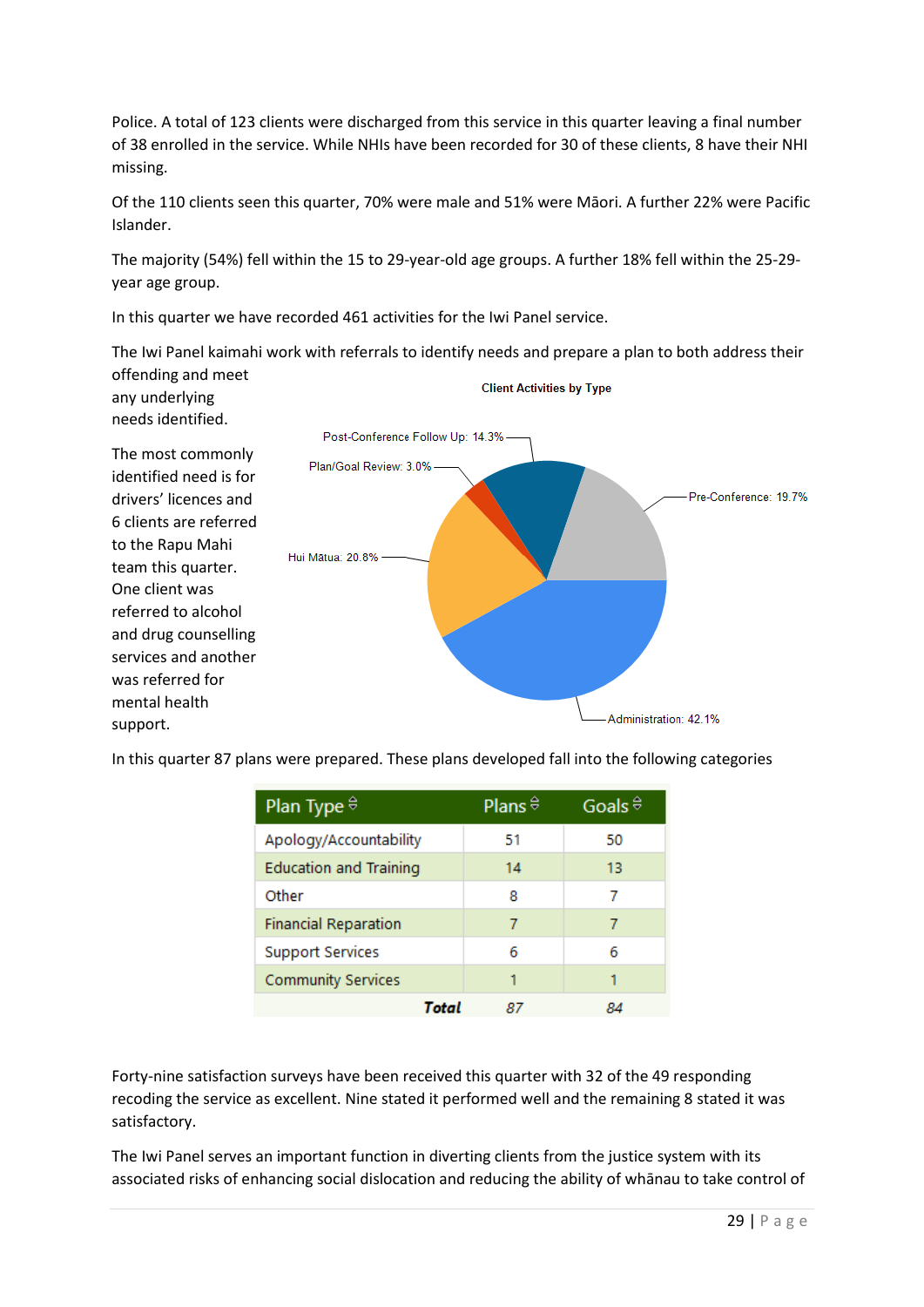and manage their situation. As such it has an important role in supporting Te Rūnanga's Wellbeing Strategy.

#### Case study 1

TMM is a 43-year-old Maori wahine with 4 sons aged 6 to 26 and a 6 year old mokopuna. TMM became engaged with Te Rūnanga after attending the Iwi Panel. She was identified as being of "high needs" and requiring whānau ora support to address the whānau needs for housing, employment, kai, clothing, assistance to pay bills, and lawyers. Whānau members also needed help with health issues, dealing with drug dependency and education.

The youngest son has learning disability and she has mental health issues. Te Rūnanga worked with TMM to create whānau plan and provided funding for food, and school uniform. Kaiarahi contact TMM twice a week to check in how she is going. This is difficult as TMM is not very stable and often rejects help.

The eldest son has got into trouble with the police again. He lives with her but does not contribute to household costs. This causes TMM additional stress. TMM has since come before the Police again as she was driving with her 6 year old in the car and crashed it. Oranga Tamariki is now involved.

This case shows the difficulties Kaiarahi often face in building trust and supporting whānau with complex needs.

#### Case study 2

Whānau A is a solo dad with a baby boy who is almost 2yrs old. He is currently living with his paternal sister and her children. He is on the waiting list for HNZ residence. Dad does some parttime work at a school where he teaches woodwork.

Dad was in a relationship when his son was first born and he joined the Tamariki Ora Well Child service. Well Child checks commenced for son and a referral was made to the Breastfeeding Support Service as mum needed advice with her breastfeeding. After a few months Dad's relationship with his son's mother was no more. At this point he moved in with his sister and her children.

Dad had been approached by a marae in Porirua and asked if he was able to do a whakairo for them. Dad was also interested in furthering his studies regarding whakairo, however did not have the necessary up-to-date equipment to help store and record important information that would be needed.

Funding was applied for, through Whānau Direct to purchase a laptop and phone, so that Dad could further his studies into Whakairo and will also be able to store important and relevant information on data. Dad also needed some chisels that he could not afford to get himself.

Dad was now able to take photos of his art work, i.e. whakairo, and can show the appropriate people who would be interested in the skills that he has and will gain.

Dad has gained independence as a carver. He is more confident in knowing that he has started a foundation and legacy for his son and other children that he may have.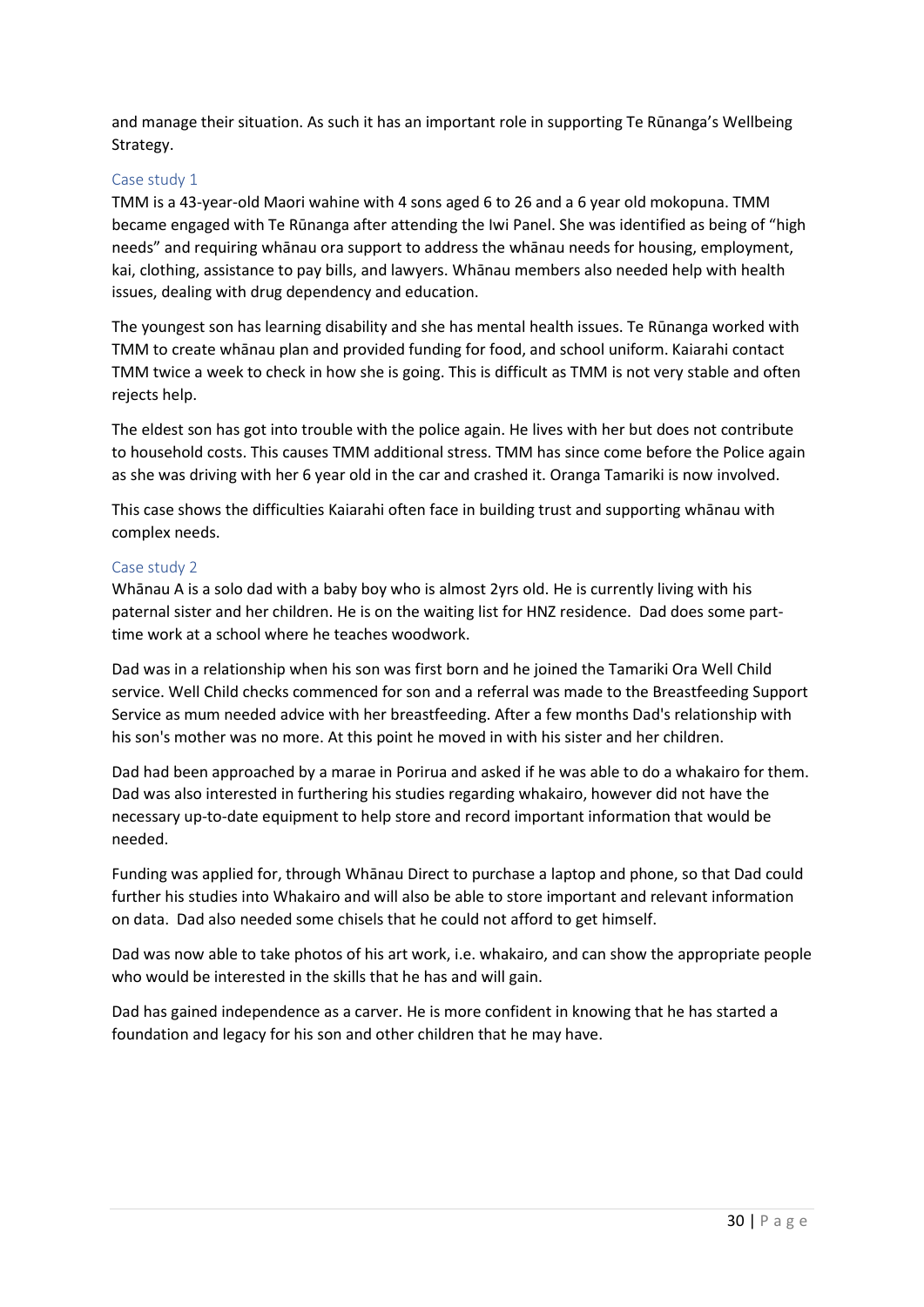#### <span id="page-31-0"></span>6.0 Conclusion

Te Rūnanganui o Te Āti Awa continues to develop its model of integrated services delivery using nga Marae and other community networks as hubs to support social cohesion and community engagement. It also continues to build its capacity and capability to deliver and report on the services that support its community wellbeing. The value of having specialist health and social workers in Kaiarataki roles is producing valued outcomes and whose worth has been shown in Te Rūnanga's response to the Covid-19 pandemic.

Ensuring strategic alignment of Rūnanga structure with its strategic intent and the development of a strategic outreach approach enables Te Rūnanga to overtly embed matāuranga Māori and Ātiawatanga in its practice and reflects the growing confidence in Te Rūnanga being able to express its mahi from a Māori worldview.

Collaboration between providers has been highlighted through the Covid-19 situation and we have been able to develop a pan-iwi leadership strategic leadership, particularly with Ngāti Toa Rangatira and Kahungunu Whānau Services, and this is developing well.

We acknowledge the commitment of staff to the mahi and the communities we serve and celebrate our success with them.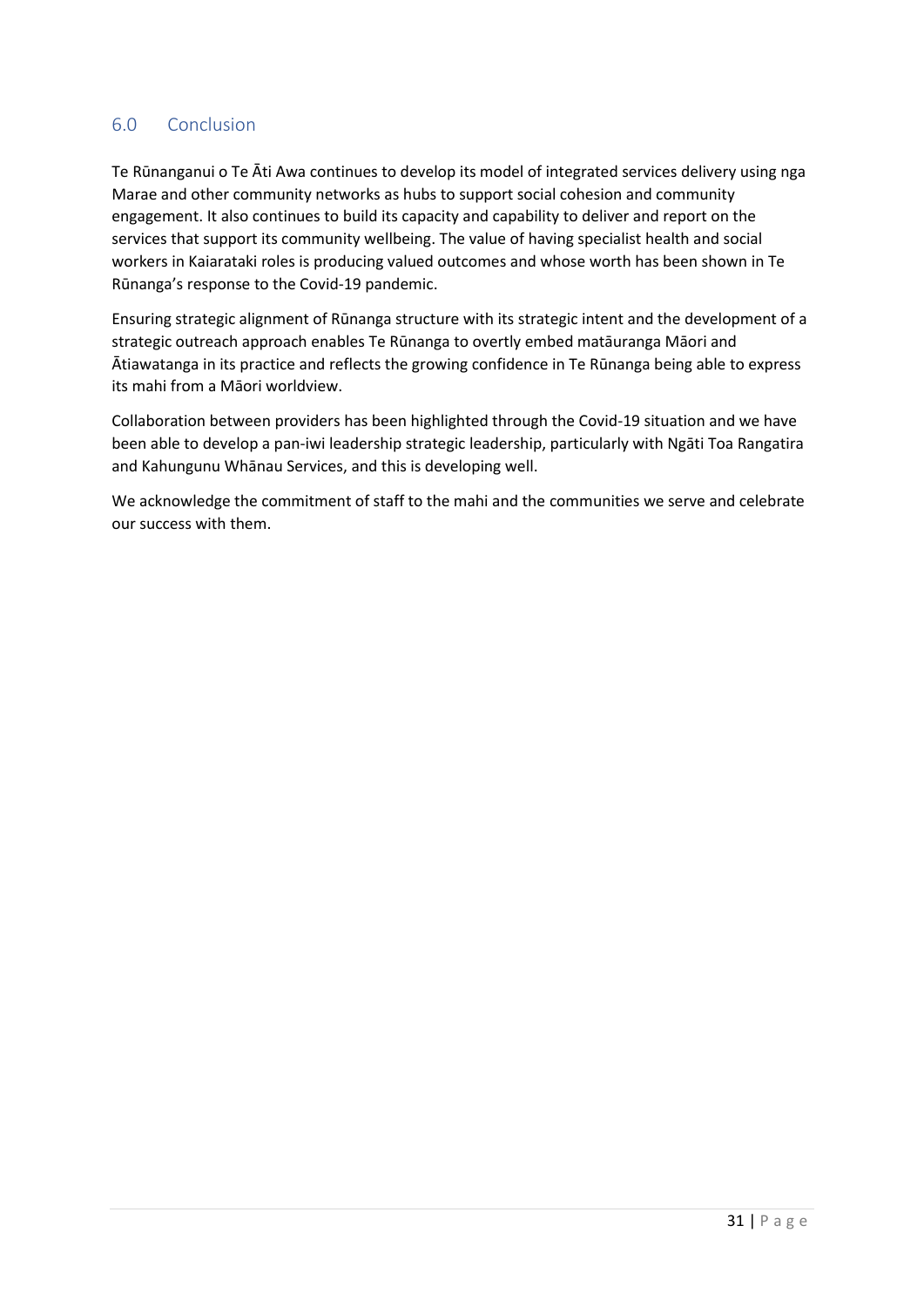## Ara Whanui Overview

Service Delivery Summary for Marae-based Services

#### Exisiting Enrolments as at 1/07/2020 1479

<span id="page-32-0"></span>

| <b>New Enrolments</b>                                                                        | 64             |
|----------------------------------------------------------------------------------------------|----------------|
| Referral Source $\stackrel{\scriptscriptstyle\ominus}{\scriptscriptstyle\circ}$              | €              |
| Self/Family/Friend/Neighbour                                                                 | 44             |
| Marae                                                                                        | 9              |
| Internal - Marae-based Services                                                              | $\overline{4}$ |
| Internal - Well Child                                                                        | 4              |
| Other Government Agency                                                                      | $\overline{2}$ |
| Other Community                                                                              | 1              |
| <b>Discharges</b>                                                                            | 48             |
| Satisfaction Survey Outcomes $\stackrel{\scriptscriptstyle\ominus}{\scriptscriptstyle\circ}$ | €              |
| Excellent (5)                                                                                | $\mathbf{1}$   |
| Performing Well (4)                                                                          | 5              |
| Satisfactory (3)                                                                             | 1              |
| Needs Improvement (2)                                                                        | 0              |
| Total                                                                                        | 7              |
| Final Enrolments as at 30/09/2020                                                            | 1495           |
| With NHI                                                                                     | 467            |
| Missing NHI                                                                                  |                |
|                                                                                              | 1028           |

| Activity Type $\stackrel{\scriptscriptstyle\ominus}{\scriptscriptstyle\circ}$ | Count $\stackrel{\ominus}{\triangleright}$ |
|-------------------------------------------------------------------------------|--------------------------------------------|
| Administration                                                                | 398                                        |
| Plan/Goal Review                                                              | 176                                        |
| COVID-19 Support                                                              | 132                                        |
| Service Navigation                                                            | 108                                        |
| Advocacy                                                                      | 103                                        |
| <b>Transport Provision</b>                                                    | 57                                         |
| GP Visit Support                                                              | 29                                         |
| Programme Attendance Support                                                  | 17                                         |
| Discharge Planning                                                            | 13                                         |
| <b>Health Promotion</b>                                                       | 7                                          |
| Assessment                                                                    | Δ                                          |
| Total                                                                         | 1044                                       |

| Assessment Type $\stackrel{\scriptscriptstyle\ominus}{\scriptscriptstyle\circ}$ |       | Count <sup>⊖</sup> |
|---------------------------------------------------------------------------------|-------|--------------------|
| Whakatupu Assessment                                                            |       | 13                 |
|                                                                                 | Total | 12                 |

| External Referral Type $\stackrel{\scriptscriptstyle\ominus}{\scriptscriptstyle\circ}$ | Count $\stackrel{\scriptscriptstyle\ominus}{\scriptscriptstyle\circ}$ |
|----------------------------------------------------------------------------------------|-----------------------------------------------------------------------|
| Whanau Direct                                                                          | 13                                                                    |
| Community Agency/Service                                                               | 6                                                                     |
| Internal - Rapu Mahi                                                                   | 4                                                                     |
| Other                                                                                  | 1                                                                     |
| Total                                                                                  | 24                                                                    |
|                                                                                        |                                                                       |
|                                                                                        |                                                                       |
|                                                                                        |                                                                       |

| Plan Type $\stackrel{\ominus}{\circ}$              | Plans $\stackrel{\ominus}{\triangledown}$ | Goals $\frac{2}{7}$ |
|----------------------------------------------------|-------------------------------------------|---------------------|
| Health Plan                                        | 24                                        | 42                  |
| Housing Plan                                       | 9                                         | 11                  |
| Connectedness Plan                                 | 7                                         | 17                  |
| Mental Health Plan                                 | 5                                         | 5                   |
| Cancer - Long Term Support<br>Plan                 | Δ                                         | Δ                   |
| Healthy Lifestyle Plan                             |                                           | 1                   |
| Cardiovascular Disease -<br>Long Term Support Plan |                                           | Ω                   |
| Diabetes - Long Term<br>Support Plan               | 1                                         | $\Omega$            |
| Total                                              | 52                                        | 80                  |

![](_page_32_Picture_10.jpeg)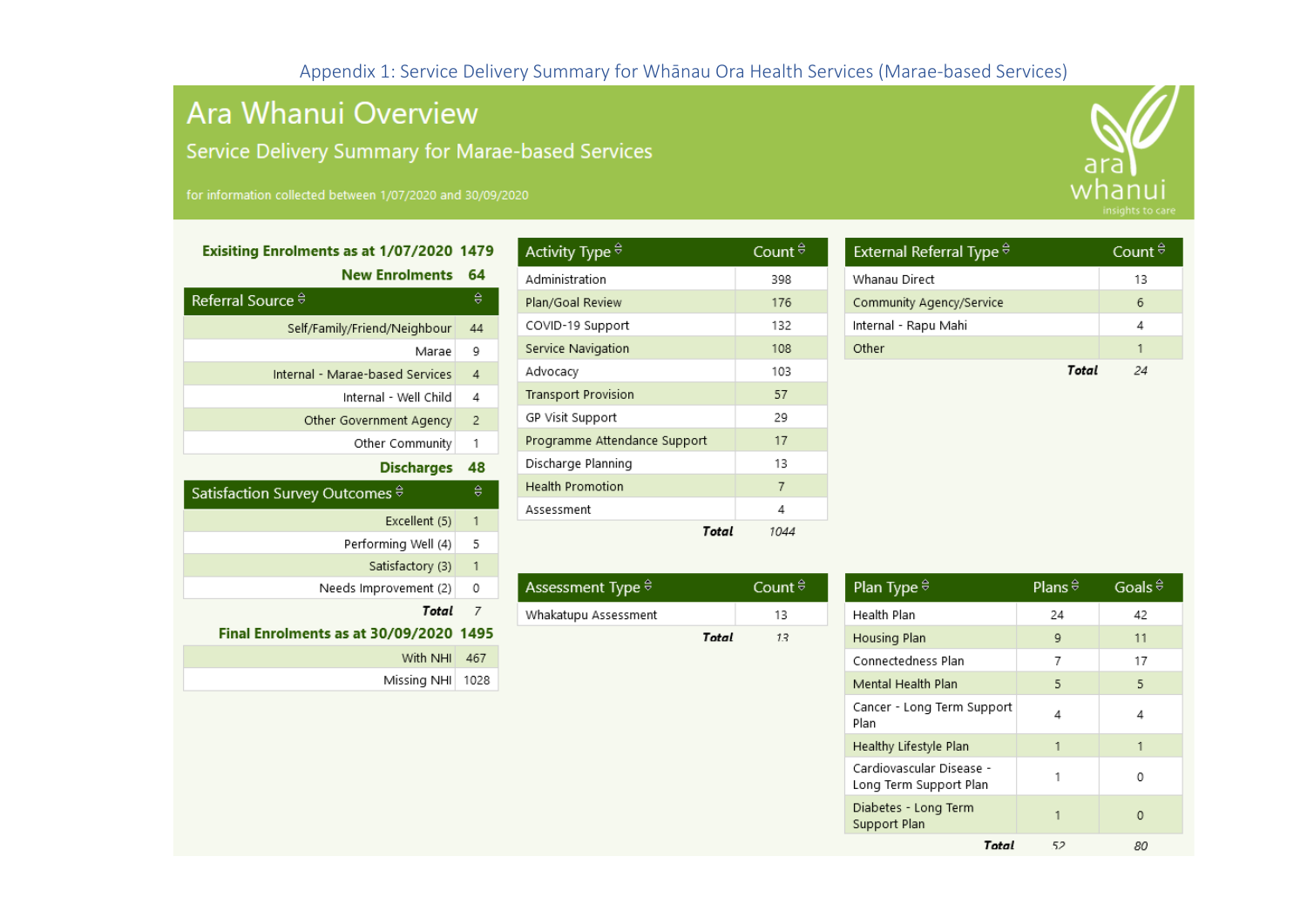## Ara Whanui Overview

Service Delivery Summary for BF Support

## Exisiting Enrolments as at 1/07/2020 44

|  |  | <b>New Enrolments</b> | 42 |
|--|--|-----------------------|----|
|--|--|-----------------------|----|

<span id="page-33-0"></span>

| Referral Source $\stackrel{\scriptscriptstyle\ominus}{\scriptscriptstyle\circ}$ | €              |
|---------------------------------------------------------------------------------|----------------|
| Internal - Well Child                                                           | 12             |
| LMC                                                                             | 7              |
| PH WCP                                                                          | $\overline{7}$ |
| Self/Family/Friend/Neighbour                                                    | 5              |
| Hospital Midwife                                                                | $\overline{2}$ |
| Lactation Consultant                                                            | 2              |
| CCDHB Midwives/LC                                                               | $\overline{2}$ |
| Internal - Marae-based Services                                                 | 1              |
| Internal - BF Support                                                           | 1              |
| Hospital                                                                        | 1              |
| Plunket                                                                         | 1              |
| TPU                                                                             | 1              |
| <b>Discharges</b>                                                               | 49             |
| Satisfaction Survey Outcomes $\hat{\mathbf{\Xi}}$                               | €              |
| Excellent (5)                                                                   | $\overline{2}$ |
| Performing Well (4)                                                             | 0              |
| Total                                                                           | $\overline{z}$ |
| Final Enrolments as at 30/09/2020                                               | 37             |
| With NHI                                                                        | 30             |
| Missina NHI                                                                     | 7              |

| Activity Type $\stackrel{\scriptscriptstyle\ominus}{\scriptscriptstyle\circ}$ | Count $\vec{v}$ |
|-------------------------------------------------------------------------------|-----------------|
| Assessment                                                                    | 331             |
| Breastfeeding Education                                                       | 106             |
| Administration                                                                | 30              |
| Breast Pump Service Management                                                | 30              |
| COVID-19 Support                                                              | 5               |
| Total                                                                         | 502             |

Assessment Type  $\stackrel{\scriptscriptstyle \ominus}{\scriptscriptstyle \sim}$ 

|        | 331                 | TT-HVDHB Midwives                  |                | 3                                   |  |  |  |
|--------|---------------------|------------------------------------|----------------|-------------------------------------|--|--|--|
|        | 106                 | TT-Palmerston North GP TT services |                | $\mathsf{2}\,$                      |  |  |  |
|        | 30                  | HVDHB MW and LC                    |                | 1                                   |  |  |  |
| gement | 30                  |                                    | Total          | 6                                   |  |  |  |
|        | 5                   |                                    |                |                                     |  |  |  |
| Total  | 502                 |                                    |                |                                     |  |  |  |
|        |                     |                                    |                |                                     |  |  |  |
|        | Count $\frac{6}{5}$ | Plan Type $\hat{\overline{z}}$     | Plans $\theta$ | Goals $\stackrel{\triangle}{\circ}$ |  |  |  |
| Total  |                     |                                    | Total          |                                     |  |  |  |
|        |                     |                                    |                |                                     |  |  |  |
|        |                     |                                    |                |                                     |  |  |  |
|        |                     |                                    |                |                                     |  |  |  |
|        |                     |                                    |                |                                     |  |  |  |
|        |                     |                                    |                |                                     |  |  |  |
|        |                     |                                    |                |                                     |  |  |  |
|        |                     |                                    |                |                                     |  |  |  |
|        |                     |                                    |                |                                     |  |  |  |
|        |                     |                                    |                |                                     |  |  |  |
|        |                     |                                    |                |                                     |  |  |  |
|        |                     |                                    |                |                                     |  |  |  |
|        |                     |                                    |                |                                     |  |  |  |
|        |                     |                                    |                |                                     |  |  |  |
|        |                     |                                    |                |                                     |  |  |  |

External Referral Type  $\hat{z}$ 

![](_page_33_Picture_9.jpeg)

Count  $\stackrel{\triangle}{\circ}$